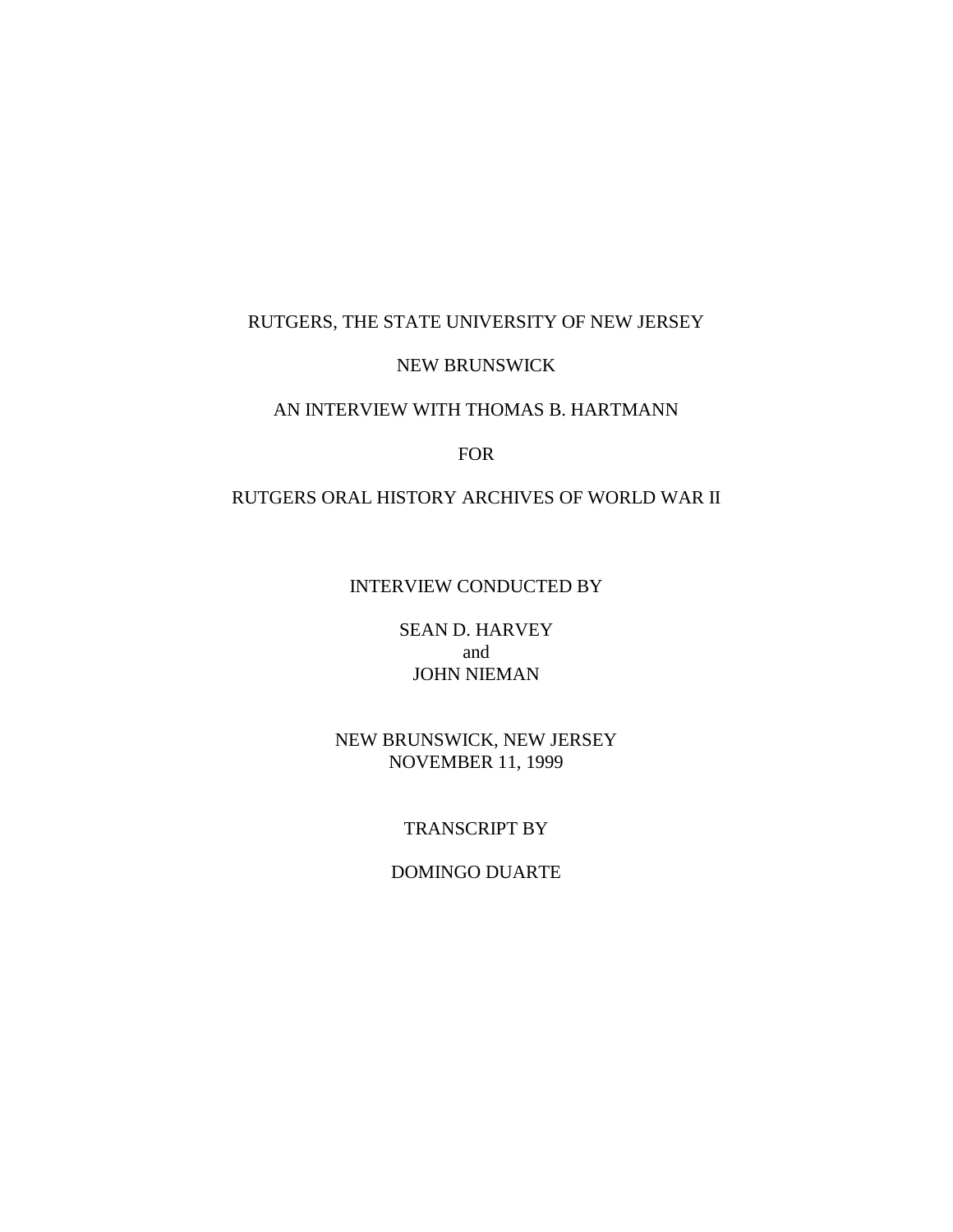Sean Harvey: This begins an interview with Professor Thomas B. Hartmann on November 11, 1999, in New Brunswick, New Jersey, with Sean D. Harvey and ...

John Nieman: John Nieman.

SH: We would like to begin the interview by asking you about your father. He immigrated from Europe and worked on the railroads.

Thomas Hartmann: No, he didn"t, no. His father did. He was born in Newark, New Jersey, and, when he was a young man, he went to work, out of the sixth grade, ... [for the] (Shears?) Company, a fine implement company, in Newark. ... So, he worked as a machinist, and then, he took a job at the Lehigh Valley Railroad, and he decided, ... he and his brother both decided [that] they'd like to run their own business, so, they started a hardware store in Springfield, New Jersey, and, later, doubled it with a store in Milburn, which is a neighboring town, and so, he was really, essentially, a hardware and supply company merchant. That"s what he was, yeah.

SH: When did they open their hardware store?

TH: Oh, golly, before World War I, considerably. I would say, probably, around 1910, something like that.

JN: Which brother did he found the store with?

TH: His brother William, yeah. He only had one. There"re only ... two sons in that family, yeah, and his father was born in England, not in Germany, because, in 1848, if you know anything about European history, they had a kind of a middle class revolt against the Prussian rulers, and the revolt was crushed, and certain people, ... particularly young men, were forced to exile themselves from Germany. Either they would go to jail or they"d be exiled, so, most of them chose to be exiled. So, my great-grandfather, who was exiled, he decided to go to England, and so, my grandfather was born in England. Then, he migrated to the US. That"s how that worked.

SH: Can you tell us a little bit about your mother?

TH: She"s an immigrant. She was born in Edinburgh, Scotland, in 1884. So, she came to this country when she was seven years old, so, that would be 1891. [She] came to Newark, New Jersey. She met my father at the Central Avenue School, which still, I think, the same buildings, ... is in use. See, that part of Newark"s problem is the facilities, as well as everything else. About two billion dollars of capital improvements [are] needed in that city for education alone, but, I think the Central Avenue School still stands, you know. [It was] probably a hundred years old when she went to it.

SH: Did your parents meet in elementary school?

TH: Yes, they did. ... Well, it happened in those days, because you lived in a tight community and, particularly in the church, I guess, ... probably, the families went to the same church, things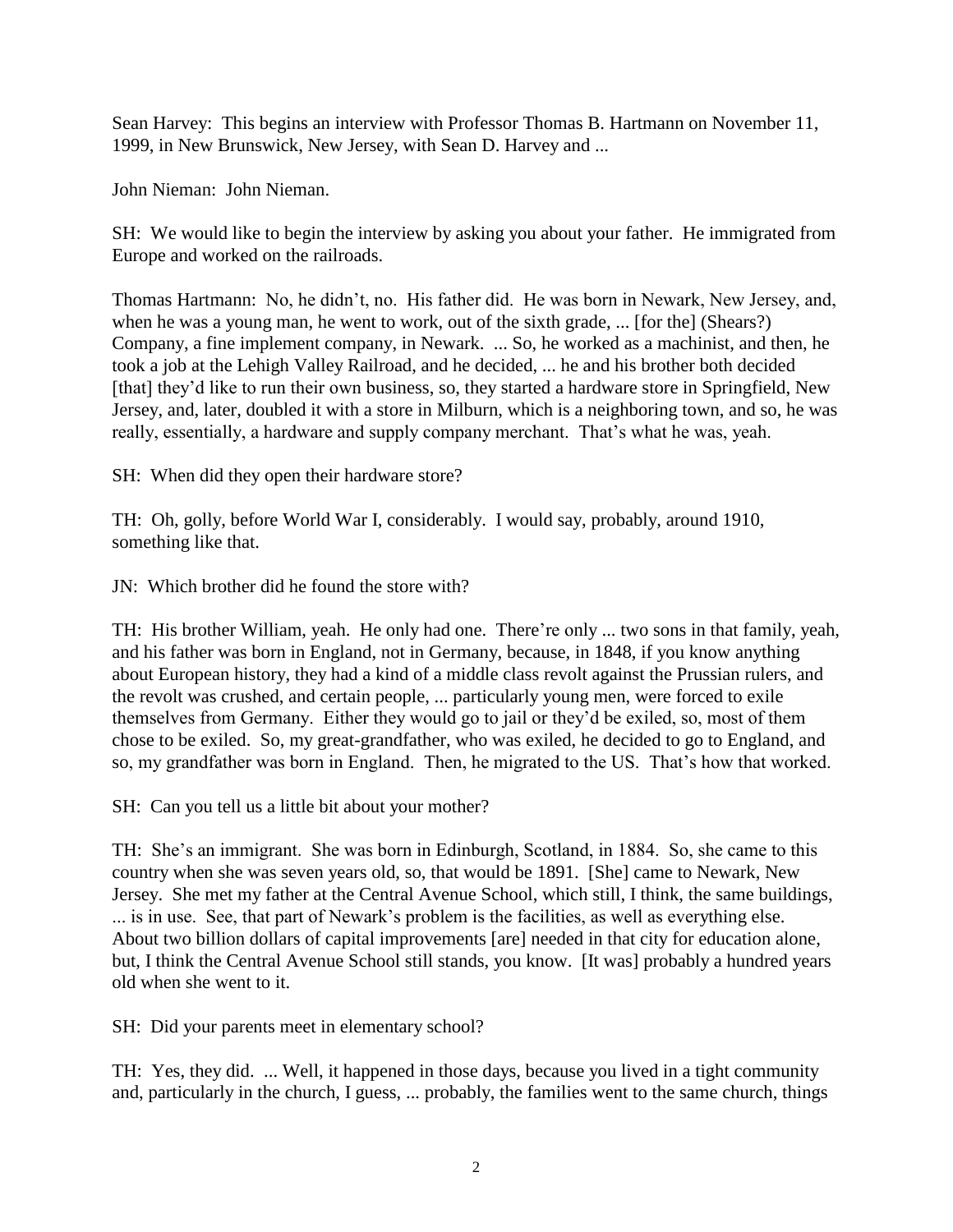like that, because Newark was not a big city then, and the section they lived in was a distinct section of Newark and had its own churches and social institutions, but, I guess that's not too unusual. You don"t go very far, either, in those days. There were no automobiles, so, you didn"t go anywhere, [laughter] unless you took the trolley car. So, there you are.

SH: Did they ever go on trips via the railroad?

TH: Yeah, I think so, I think so. They were travelers. They became travelers, as they could afford to, but, they didn"t do a lot of traveling in the early days, no. They had to work very hard. My father was an intense worker, a seven-day-a-week kind of worker, yeah. Well, Sundays, they took off, because they were very hyper-religious, and so, Sunday was the so-called day of rest, and you didn"t even read a Sunday newspaper, no. I wasn"t brought up that way, but, they had that kind of pressure on them when they were young.

SH: When you were a child, did they observe Sunday religiously?

TH: Yes, oh, yeah, oh, my, yes, enough to drive their children out of it. [laughter] You"re too young, maybe, to understand that, but, it works in reverse, you know, for some people.

SH: Your father passed away during the Depression ...

TH: Yeah, he did.

SH: But, your mother had a college degree ...

TH: No, she didn"t have a college degree.

SH: She did not?

TH: No, she didn"t, probably a tenth or eleventh grade education. No, she didn"t have a [college degree]. Well, she went to a business college, so did he, but, it wasn"t ... business school as you know, an MBA or anything like the present. They learned, I think, probably, bookkeeping, and a little bit of accounting, and kind of the hands on stuff that they would need to run a business.

SH: Did your mother manage the business after your father passed away?

TH: Yes, she did, she did. It was a large, relatively speaking, ... hardware and supply company. There's an interesting story involved there. I didn't know why my brother, one of my brothers, had gotten interested in architecture. I didn't ... understand. He was six years older than I, so, I never went through that process with him, but, he became a world famous architect, and I didn"t know why. I mean, I didn"t know why that happened. I had ... nothing to direct me towards architecture at all. Well, that's because my father had died. ... His supply company, see, he would take a contract with a builder of something, and he"d get the blueprints and bring them home and lay them out on the dining room table, and then, figure out how much hardware was needed, and he would be supplying the hardware, the door handles, the locks, hinges, all that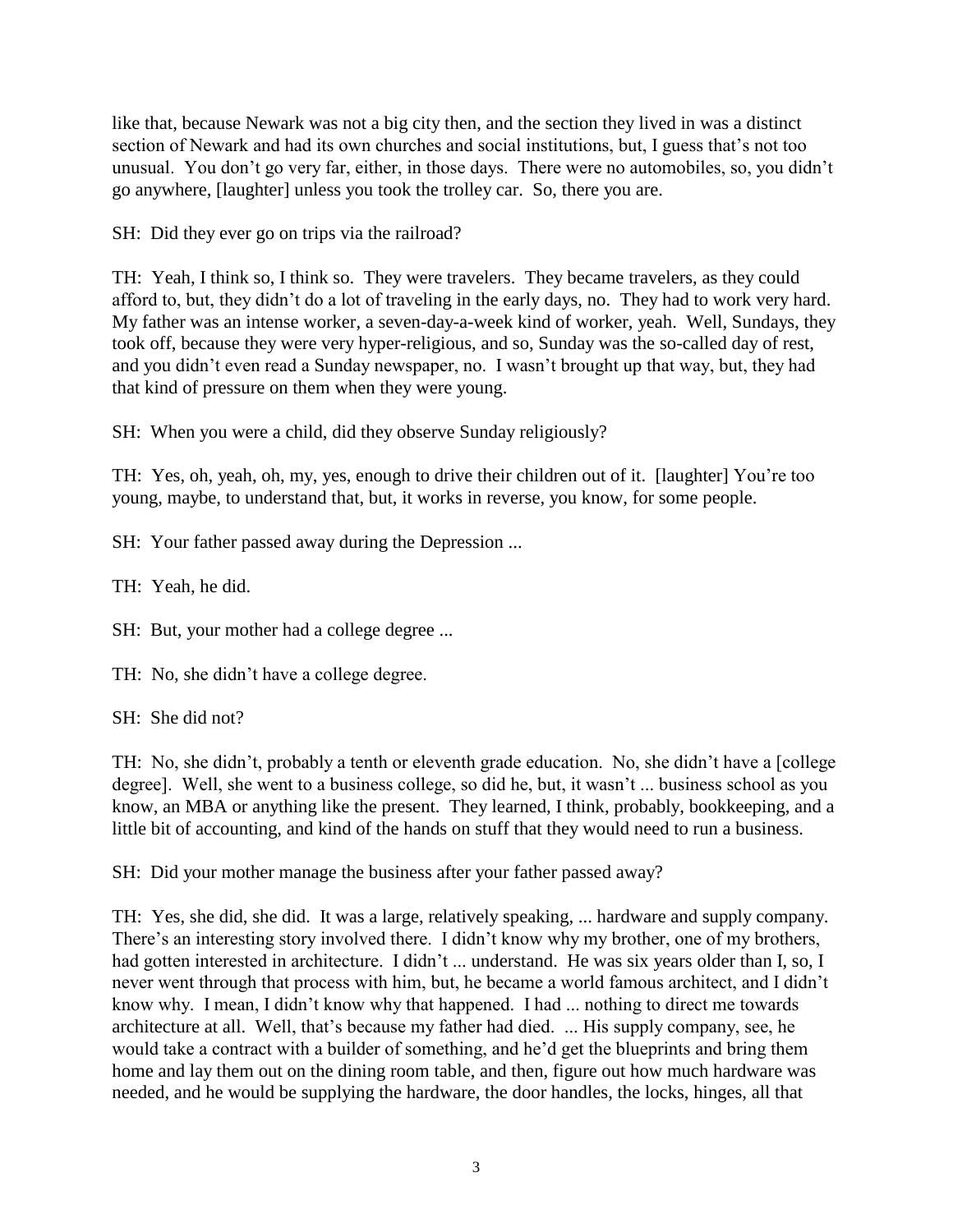stuff, nails, screws, and so, he"d figured that out from the blueprint, ... and then, he"d bid on the job, so [that] he would know what he had to bid. ... My brother got intrigued and ... I just discovered this two years ago. He would stand there and watch my father, and then, learn about blueprints, and he was intrigued with blueprints. So, he decided, when he was in high school, or earlier, even, that he wanted to be an architect, that he wanted to design the buildings. ...

JN: He went into that field later.

TH: Oh, yeah. As I say, very successfully. ...

SH: He served in the Army as an engineer.

TH: Yes, yes, he did. He went to MIT, and, there, [it] was a land-grant institution, the way Rutgers used to be, and that [meant] you had to go take ROTC. It was a requirement of every undergraduate to take two years of ROTC, part of the land-grant nature of the place. So, he was in the ROTC and he got a commission. He stayed in for all four years and got a commission in the Army Engineers [upon] graduating.

SH: He also served in World War II.

TH: Oh, yeah. He was called in before Pearl Harbor, yeah, and then, he was sent overseas shortly after Pearl Harbor, and didn"t come back until 1945. So, he was overseas about as long as anybody who wasn"t captured. ...

JN: When you were growing up, what was your family life like? Where did you live?

TH: We grew up nice, Somerville, New Jersey, right over here, you know, ten miles away. Yeah, it was very nice, a very nice family life. I mean, I didn't even know there was a depression. ... Yeah, I did. I knew that fathers were out of work, ... my friends, and people had to struggle with money, but, I wasn't denied anything, within reason, and so, I didn't know that there was ... thousands of people suffering, you know, selling apples in the streets. We didn"t live in the city, so, it wasn't so apparent in a town like that, and the town was dependent upon the agricultural belt around it, and people still had to eat food, and hardware stores were wonderful businesses, because people always need hardware. They always do. You know, they have to repair a door, whether they have the plumbing, you know, whatever has to be done. They have to buy stuff. ... Yeah, it was very nice and the town was nice. Now, you got me started on this. There's a man by the name of Raymond Bateman, who's very famous in New Jersey. He's now chairman of the Sports and Exhibition Authority in the Meadowlands, but, he ran for governor in 1977. He was a state senator for a long time and very well known. He and I grew up in the same neighborhood. He's about seven years younger than I am, but, I knew him very well anyway, "cause it was a small town; you knew all the kids. He had a brother closer to my age, and we, many times, talked, in recent years, about how important it was to be raised in a town which was diverse. Our town, and those old-fashioned small, New Jersey towns, were diverse towns. They had everything and everybody you can imagine living in them. They did, they did. They weren"t suburban. They were more urban, sociologically more urban, than they were suburban, and it's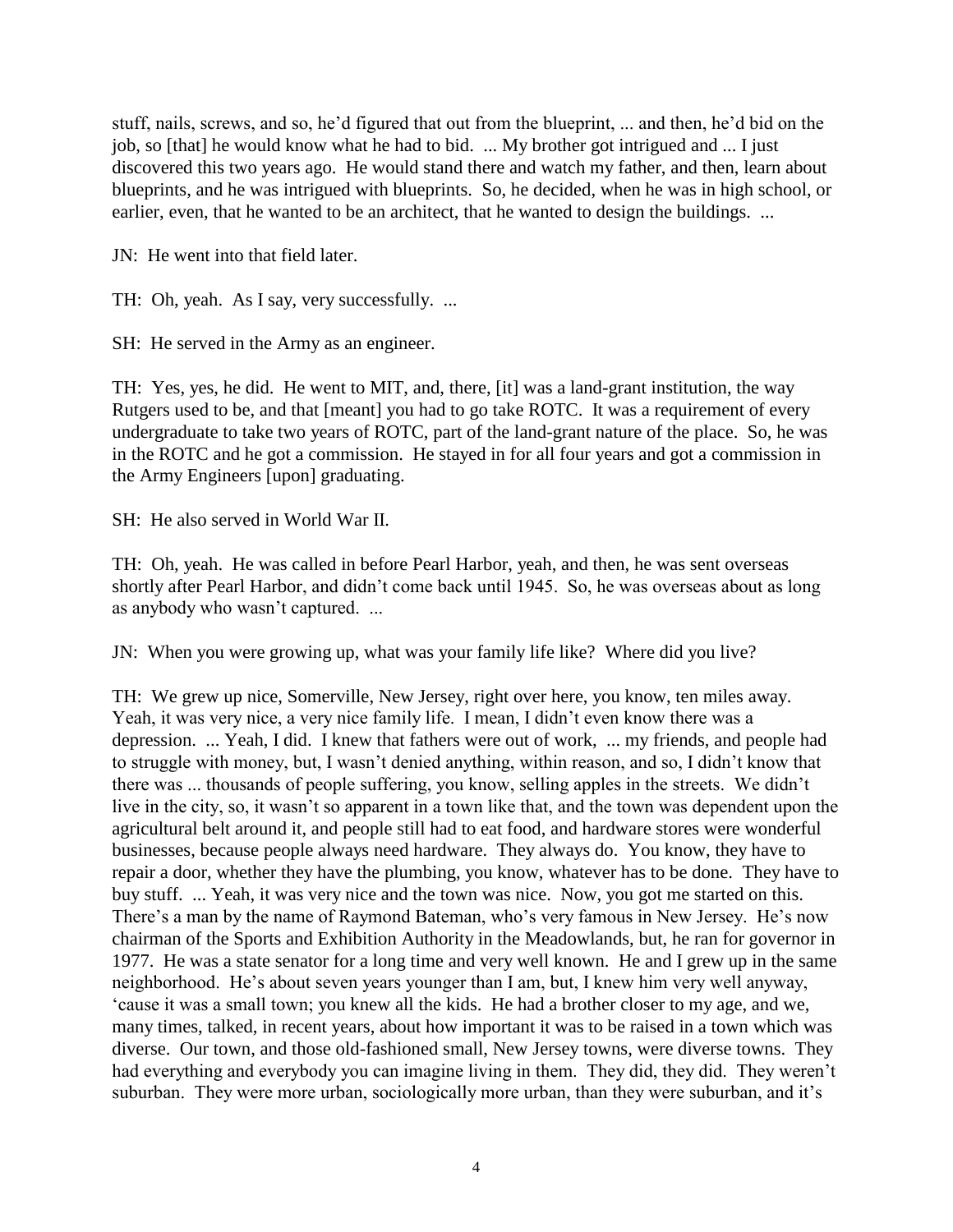just a wonderful place to grow up, because [there are] kids of every color, every religion, every ethnic group known to New Jersey. We had Russians, we had Polish, and we had Czech kids, and we had lots of Italian-Americans, you know, the whole bit.

SH: Do remember any problems caused by prejudice during your childhood?

TH: Oh, yeah. Oh, gosh, there"s always problems with prejudice, yeah, yeah. The blacks were not assimilated into the community and, yet, they had been there longer than most of the whites. They were Dutch. See, the thing is, about where we"re sitting, right here, this whole valley was settled by Dutch farmers, patroons, and they brought with them black labor from the Caribbean and from Africa, and they never enslaved the blacks they brought here. The blacks were ... field hands, but, not slaves, never slaves. So, they were essentially free men and those slaves that could achieve something to support themselves were able to strike out on their own, even start businesses, own property, all those things. They weren"t chattel slaves, and so, my town had a relatively large black population, mainly from the old Dutch families, not emigrants from the South. ... So, they had a class about them, and even in the black community of that era, those who hadn"t been slaves had greater social standing than those who had been slaves, within the black community itself, but, the whites didn"t [care]. See, Paul Robeson went to high school there, and he was the local hero, and that had a lot to do with striking the attitudes in the community. He was the brightest guy in the high school, and he was the best athlete, by far, they"d ever seen, and he was a super, super person, and some of the white families had their children make best friends of Paul Robeson. So, ... one of his problems, growing up, I"m sure, and later, was that he had been accepted by leading white families in that community when he was a youngster, and he thought, maybe, the world was that way, and he discovered very quickly, when he came to Rutgers, that the world was not that way, and so, sure, there were lots of prejudices around, prejudice against Jews and against blacks, primarily, and then, against Catholics, you know. ... Some of that was boys, but, when you grow up in a mixed environment like that, it's like growing up in a city. ... You can't be very prejudiced. You can't be, if you don't live in an enclave, all by yourself. [If] you live in a general community, it's hard to be prejudiced, because you"re dealing with people of every kind all day long. Anyway, that"s my opinion. ...

JN: You started high school in Somerville, and then, you transferred to Phillips Academy. Why did you make that change?

TH: Well, because of how I was. You can"t appreciate this, because you gentlemen are very serious, and you were serious in high school, but, I was not serious. [laughter] I was not serious. I was more into sports than I was into studying. Even though I got through and was on the honor roll more than I wasn"t, I still didn"t do very good work, I mean, for what I should have been doing. ... My one brother, the architect, and my older sister, fourteen years older than I, had been straight A+ students throughout, and they all assumed that I should be, and I was having too good a time.

JN: Which sports did you play in high school?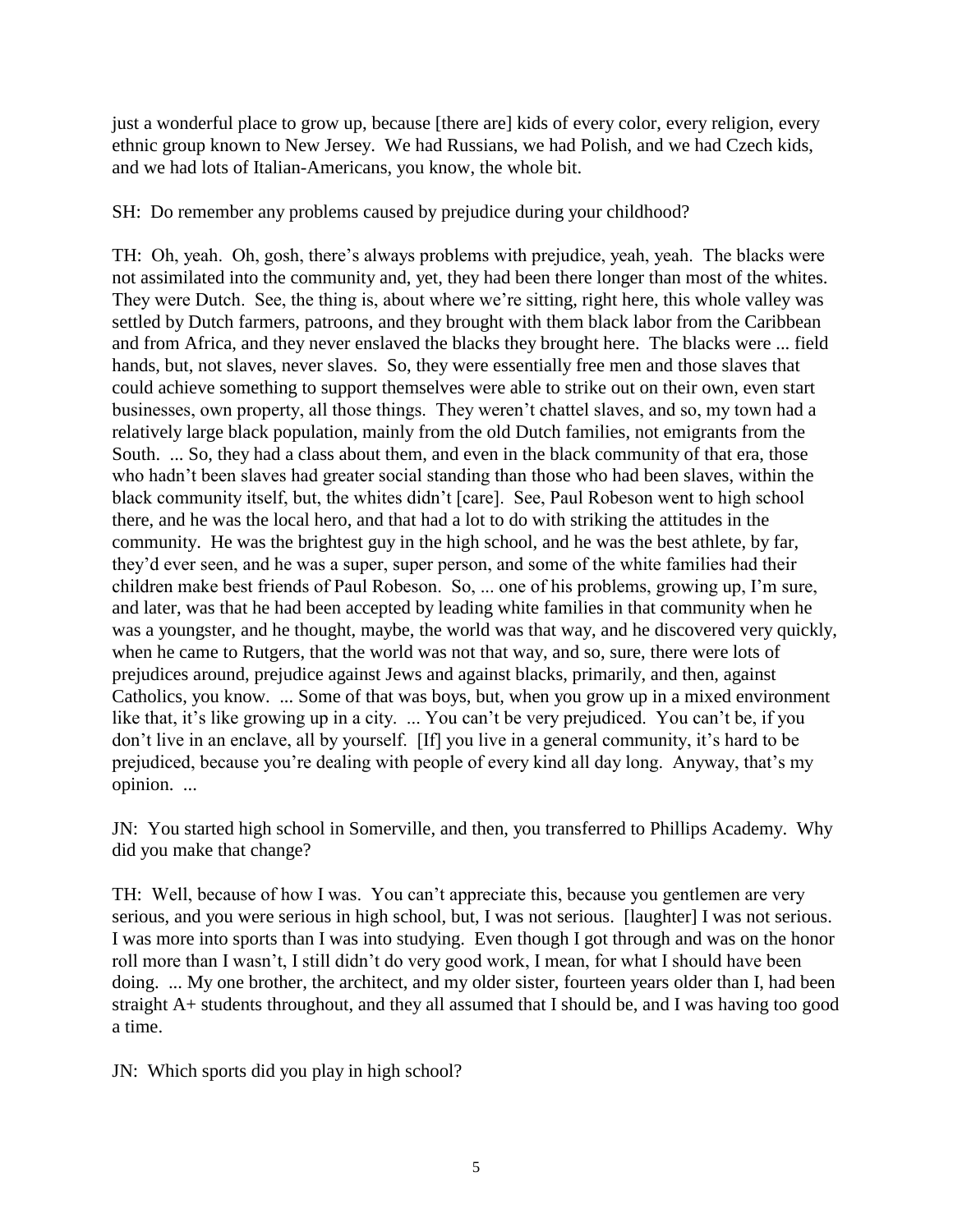TH: Football and track, and I played basketball, not on the high school team, but, in one of the local church teams and stuff like that. Every night, there was something, don't worry. [laughter] ...

SH: Were you involved in any other activities outside of school? Did you find anything else to be more interesting than your studies?

TH: Well, sports, mainly, mainly sports, but, yeah, I was on the newspaper, and I fiddled around in various clubs and socialized to the Nth degree and hit the books last, if I hit them at all. I"m sorry about that, gentlemen. [laughter]

SH: As a child growing up in the Depression, what activities were you involved in? Were your friends in the same financial situation as you?

TH: ... In a town like that, most of the people I knew, most the kids I grew up with in my neighborhood and so forth, didn"t suffer either. [There were] a few unemployed fathers, but, they got jobs, usually. ... You see, I didn"t grow up in a blue-collar neighborhood at all. It was a middle class, or upper middle class, neighborhood, you might say, by those standards, anyway, and ... [you] didn"t see suffering around. ... My friends weren"t suffering, the ones I saw most of the time. They weren't suffering.

SH: What did you do for fun?

TH: We played a lot of sandlot sports, ... a lot of sandlot sports, and [we would] just go around, you know, like kids in a small town. You just went and did things. You played some game with the kids in the east side of town, you know. We"d go down to the main street and wander around, you know, just that kind of simple things. There weren"t many planned activities in those days. You haven't any Little Leagues or junior teams of one sort or another.

SH: How did the movies and radio fit into your life?

TH: Well, radio was very popular. It was there, and there was a lot of it, and movies, yeah, ... you know, a double feature on Saturday afternoon type of thing, ... [particularly] in bad weather. That was a big deal, [to] go to the movies, because, New Brunswick, not in New Brunswick so much, but, Newark, had great first run movie houses, so [that] you could see the big films. [They] would come there before the [rest]. You"d have to go to New York, see. That was the thing about New Jersey, at that era. You didn"t have to go to New York to see a first run movie. You"d go to New York for special shopping, but, you could get anything you wanted [in New Jersey]. If you couldn"t get it in New Brunswick, which was the nearest shopping community, you went to Newark, and then, if you wanted to go all the way, you went to New York, to Macy"s and stores like that, but, the movies were important. They were part of the entertainment, definitely. Radio had a big, big role to play.

SH: Did you listen to several different shows?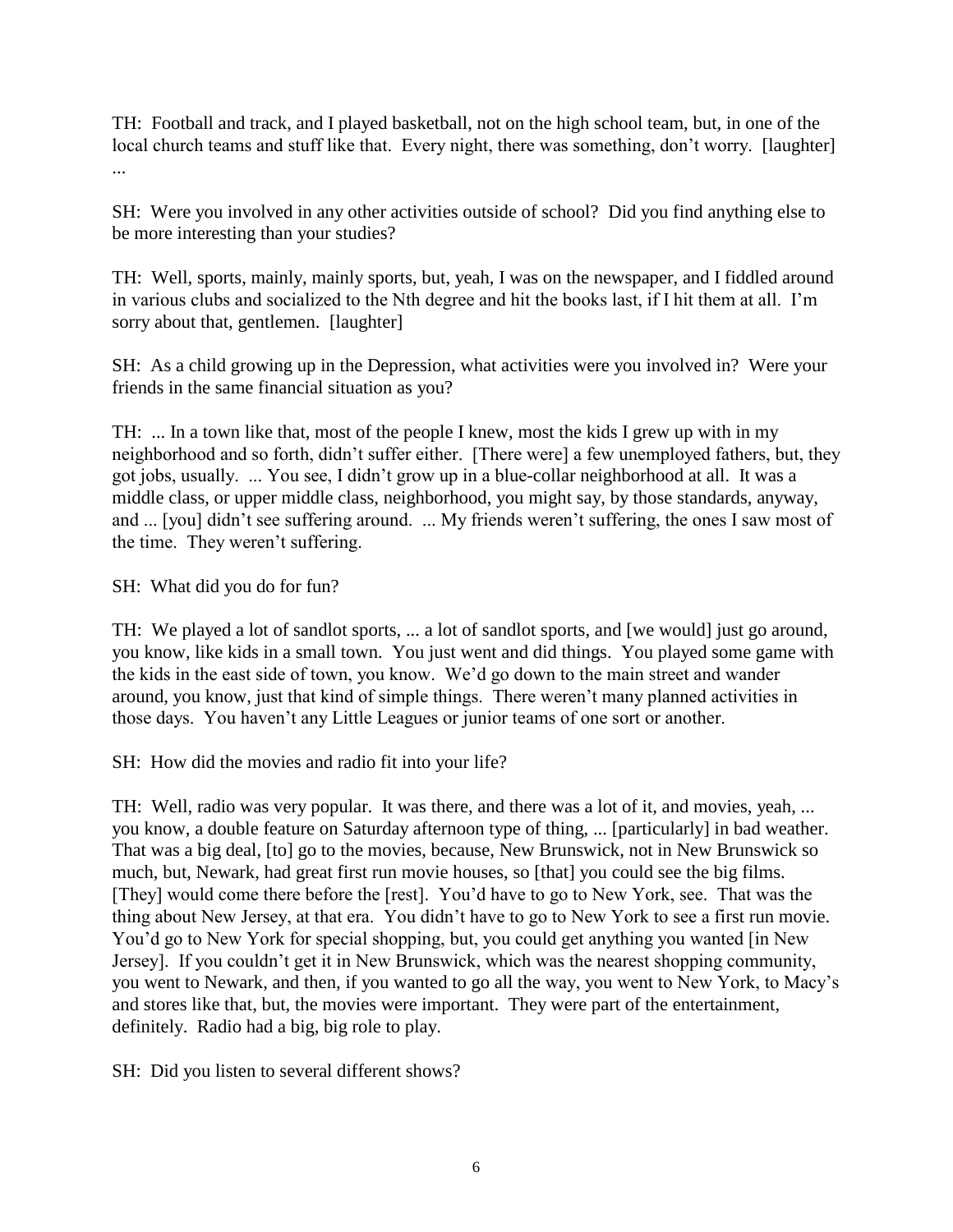TH: Yeah, different shows, and they had, when I was little, ... these things like *Jack Armstrong, All American Boy, Little Orphan Annie*, a bunch of fifteen minute serials in the afternoon, you know, between five and six, and they got the little kids at home, and they had these things, these kind of programs. Some were sort of adventuresome. ... They were kind of juvenile, when you think about it, but, they certainly sold a lot of cereal, C-E-R-E-A-L. [laughter] They were serial stories, but, they sold a lot of C-E-R-E-A-L. They did. ... Ovaltine, *Little Orphan Annie*, shake up mug, everybody had to have a Little Orphan Annie shake up mug ... for mixing the Ovaltine and the milk. [laughter] You see, the world has changed a lot. None of that stuff would go over. Now, you've got to have video games. ...

JN: When did you meet your wife? Did you meet her at the Phillips Academy?

TH: Yes, I did. As a matter-of-fact, I met her when I was a senior at Andover on Thanksgiving weekend, so, that would be, how many years ago? God, I hate to tell you, fifty-eight years ago. ... How about that? [laughter] this weekend, I mean now, right now.

JN: Did you meet her at a dance?

TH: No. ... A good friend of mine lived in the same town she lived in, Wellesley Hills, Massachusetts, and so, because we only got Thanksgiving Day off, he suggested that we go to his house, because I couldn't go home, come to his house. He took a couple [of us], another friend from Hawaii, and I, home with him, and he had a little party of kids he"d grown up with in his neighborhood, and she happened to be one of the girls who came, ... and so, we talked, and I wrote to her, and she wrote back, and that started it. So, here we are.

JN: Did you correspond through the rest of high school and college as well?

TH: Oh, yeah. Well, the war came on. ... We were married in 1945, so, that would be four years later, and we saw each other a total of two weeks, fourteen days, in those four or five years, that's all, and we hadn"t really seen a lot of each other, but, we"d written tons of letters, so, that was that, and she went through college and was in graduate school when we got married. So, that"s how that worked out.

SH: Did either one of you save those letters?

TH: Well, you know, they ask that question. Women always keep their letters. [laughter] They do. I kept a lot of the wartime letters I"d gotten from when I was overseas, from everybody, not just from her, and went through those just a few months ago, because she suggested that I look through them, ... "Because somebody"s got to do something with those letters," and she thought, probably, they would be helpful to anybody who had to do something, and we held out the letters between us. She"s kept all those, but, the other letters and everything, and we weeded a lot of letters out that needn't be, you know, they were general information, ... friendly, but, not important.

JN: Why did you decide to go to Princeton?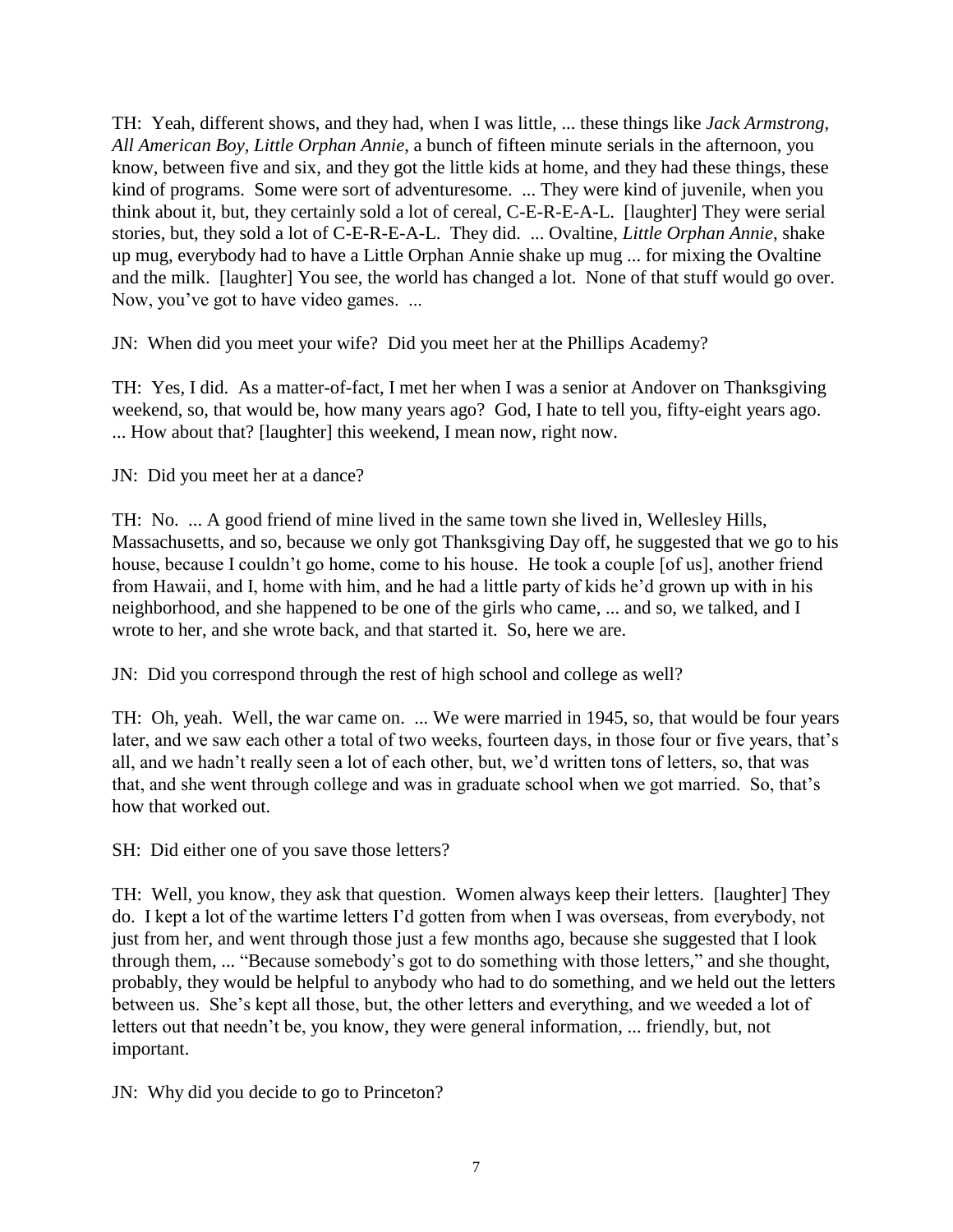TH: Oh, that was decided for me before I was born, I think. My parents, luckily for us, got the notion that the most successful people they knew, because neither of them had high school diplomas, ... had gone to what they considered to be the premier institutions of the day, and ... Princeton, being only seventeen miles away, there were four or five families in town where the men had gone to Princeton, and they were well-liked, and they were friends of my parents, and they decided that that was probably where one of their sons should go, but, the doctor had a son, surgeon in town, ... my age. So, he used to take both of us down there all the time for various things, one thing or another, mainly sporting events of one sort or another, so, ... I got to see a lot of it, and so, I decided that"s what I wanted to do, but, they had already made that decision ahead of time. My mother held to it, too, I mean, after my father died. So, there was no question.

SH: You never considered going to Rutgers.

TH: No. One of Rutgers' most famous graduates lived across the street, ... a Justice of the State Supreme Court, and he sent both of his sons to Princeton, and that said a lot in those days. You see, Rutgers was a tiny college then, had 1100 undergraduates or something. It wasn"t a university as you see it now, so, it wasn"t really an option. I mean, if you wanted to go to a small college, you could go to, you know, ... Amherst, Williams, Wesleyan, Rutgers, Lehigh, Lafayette, these were the kind of colleges that people who wanted smaller enrollments went to. So, Rutgers, really, was not a competitor for ... somebody"s choice. Really, it really wasn"t. So, that"s how that developed then. ... Rutgers didn"t have the options for student then that it has now, not at all.

SH: Do you feel that the Phillips Academy adequately prepared you for Princeton?

TH: Oh, yeah, oh, yeah, boy, are you kidding? They held my feet to the fire, for one thing. I needed that badly. "Can"t fool around," they said. "Don"t fool around," you know. They were really good, really good, great instruction. I had Ph.D.s teaching me. They had a better faculty than most colleges. I mean, I"m serious about that. They were really top people and they were good. So, you had to buckle down and do the work and there"s no fooling around.

SH: In your opinion, Phillips Academy really shaped you up.

TH: Oh, yeah, a lot. I've been very ... active in school affairs for a long time, simply because I feel I owe it to them for having done that for me. It was a national high school, and it had scholarship kids from all over, and it was a great mix of people, and it was not a prep school in the preppie sense. Oh, yeah, there were some preppies there, but, it wasn"t that preppie, because there were a lot of guys who came from nothing and had to work in the mess hall, and I never had to do that, work in the dinning halls and do student labor to earn their scholarships, you know, and things like that. So, it was a very good experience that way. There were black students, all ... kinds of people.

SH: Were the black students treated well?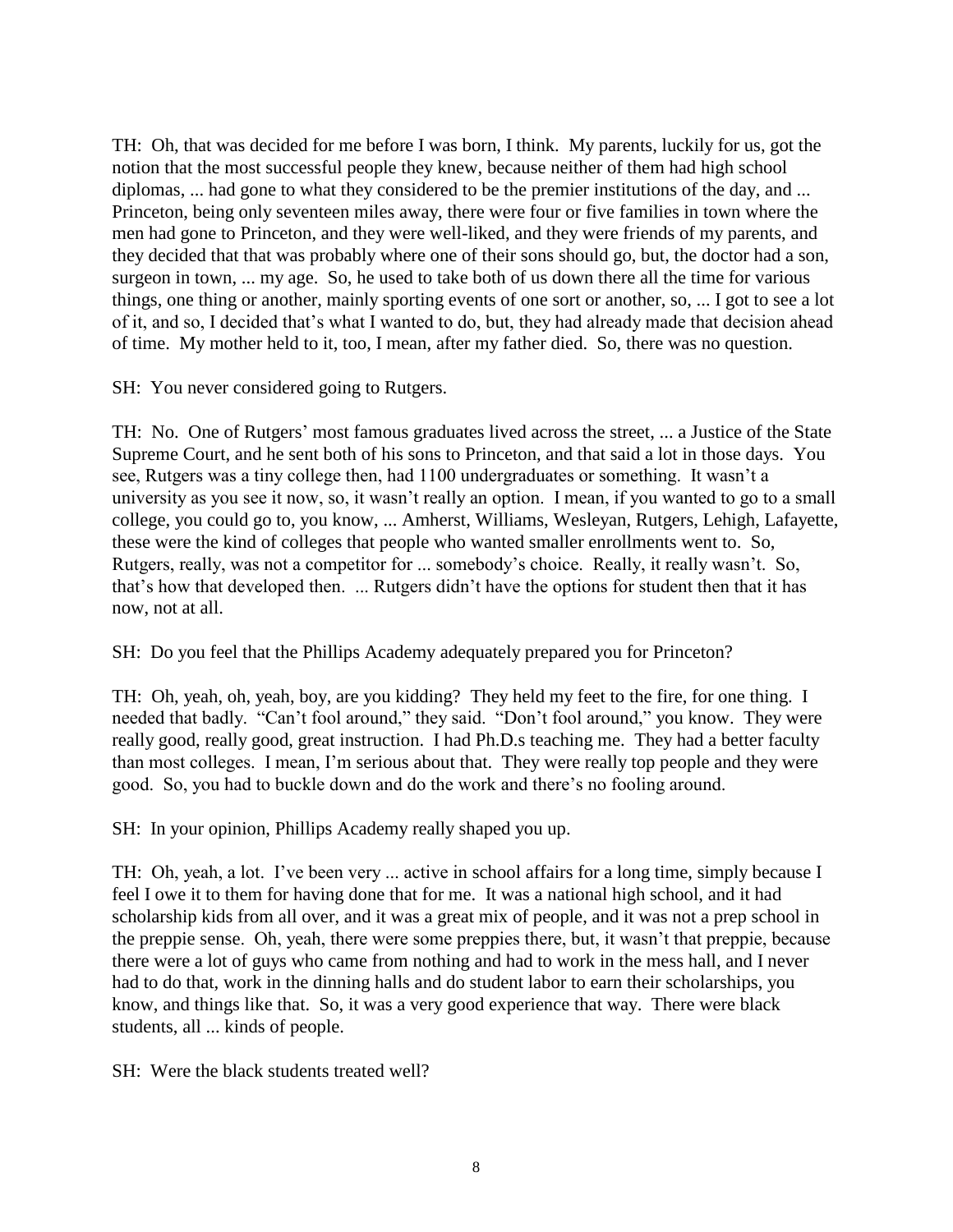TH: Yeah, yes. ... I think that most of the prejudice I saw, and that was true at home, and, well, ... people weren"t prejudiced against the blacks so much as they were; the blacks came from a different class, and ... they lived together, and there wasn"t very much mixing. I think the top student in my high school class was a black, young woman. ... She went to Winston-Salem State, or one of those black colleges down in the South. Today, she would be going to Harvard, you know. She would; I mean, she was very bright, but, in those days, that wasn"t part of the thing. First of all, the women's colleges of those days weren't taking black students. Even Douglass didn"t take black students. ... So, you didn"t have that kind of opportunity, ... but, the most active prejudice was against Jews, ... and that was around all the time, and, yet, we had all these Jewish kids. I lived on a street where half the families were Jewish, you know, and ... it always mystified me how people could be prejudiced, and, you know, I played with the kids. [laughter]

SH: Were there actual acts of discrimination or was it more of an anti-Semitic attitude?

TH: No, no, just the general attitude, ... just kind of anti-Semitism. They may go and buy whatever they're buying from the Jewish merchant and, you know, come back and say that Hitler wasn't all bad, or some stupid thing like that.

JN: Are there any interesting stories about your time at the Phillips Academy that you would like to share? On your pre-interview survey, you mentioned that you went to school with George Bush.

TH: Yeah, he was, well, originally, a classmate, ... though he was a year younger, and he decided to stay another year. So, he graduated in 1942. I graduated in 1941. I knew him, not well, but, I knew him. He was a good athlete and [I] knew him from that, and [he was] just friendly, a very friendly man. He was one of the nicest guys in the school, actually, so, he had that reputation, generally, [of] the people who knew him. ... I"ve seen him twice, I think, since those days, not as President, but, before he became President, and he's still a very nice guy. He is. I don't like his politics at all, but, he"s a nice guy.

SH: How did you view his performance in the White House?

TH: Oh, I think, you know, you get me started on this stuff. God, I [have] got opinions a mile long, more. [laughter] No, I think what really hurt him badly was that he was forced to the right an awful lot. I don"t think he started out as that. His father, who was a US Senator, was a conservative Republican of the Herbert Hoover variety, and, you know, "The less government the better," and, "Don"t tax people too much," and, "Don"t spend public money on much." That's a traditional Republican thing, but, not right wing, not ideological, completely ideological. ... The Democrats of the Franklin Roosevelt stripe wanted programs that helped deal with the problems of the society. Republicans didn"t want to spend any money, "cause it was up to the individual. They believed in the individual economy. You develop according to your own abilities. This is a kind of the free enterprise mentality and Americans traditionally believe this. This is that the individual has a lot to do with what happens to him or her. Republicans really believe this hard, and so, as opposed to a more welfare state kind of attitude that the Democrats, traditional Democrats, have had, where the government has a role that has to deal with issues and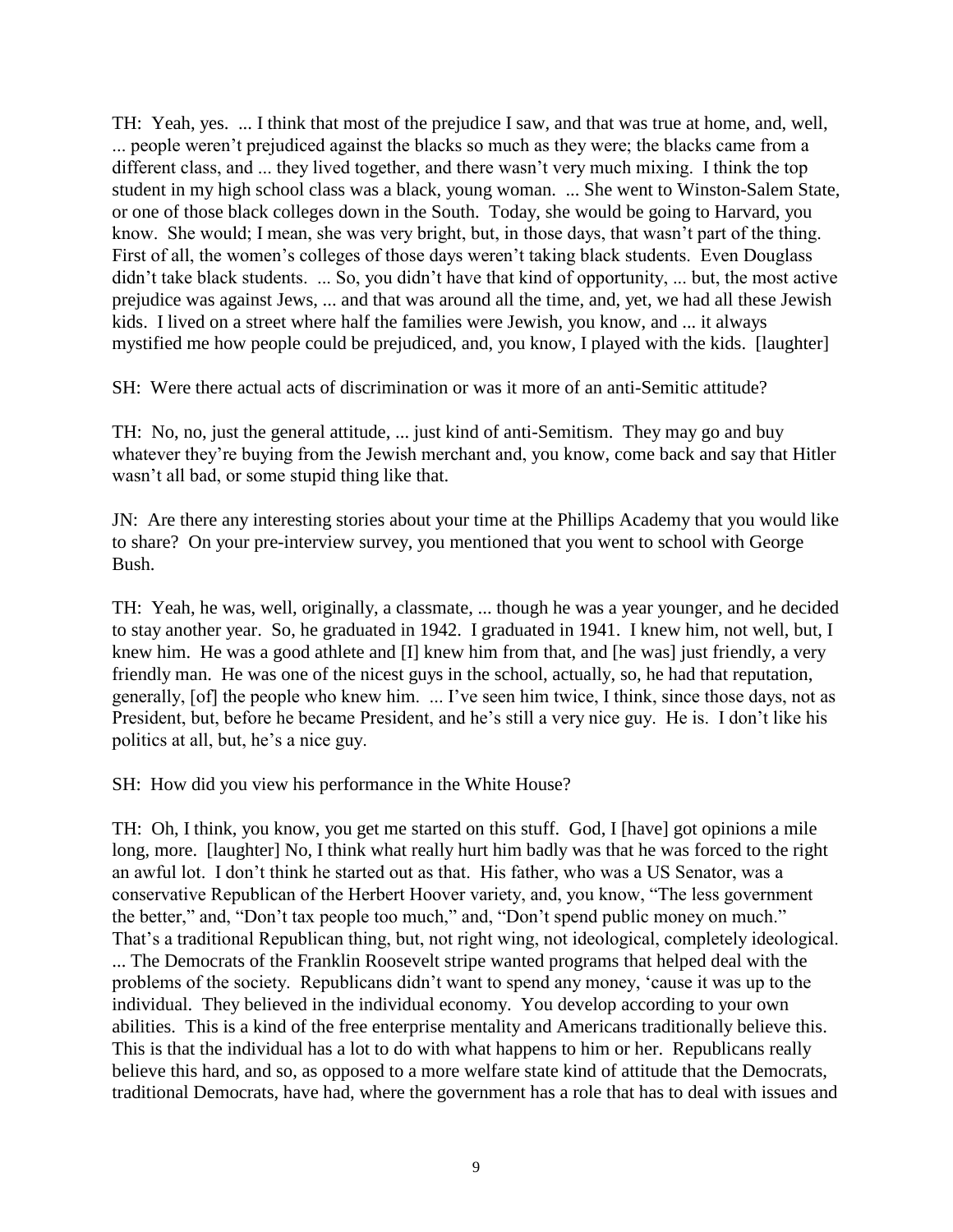problems and so forth, and so, you didn"t divide on an ideological basis. You really divided on a matter of degree, how much, how little, and, all of a sudden, we enter an era, which started, I guess it was bound to happen, and I"m not much enough of a US historian to be able analyze it completely, but, we entered an era with Barry Goldwater where the right wing took over the Republican Party in the San Francisco convention of 1964. ... I remember, one of my best service friend"s wife was, at that time, a National Republican committee woman from Connecticut, and she was devoted to the Bushs, and she was also devoted to Nelson Rockefeller, who was also a candidate for President, ... was governor of New York at that time, and Rockefeller wanted to run, of course, on the traditional basis. "We will manage the country better. We will not waste money. We will not ... give money away to all these bosses in Chicago and other cities that have Democratic machines," you know. "We"ll do all those good things," but, not on an ideological basis, not, ... you know, the kind of things that the right wing Republicans have begun to stand for. ... She told me that was her nastiest experience in life, going to the San Francisco convention, because she never had been spat upon before, and she was, because she was supporting Rockefeller, and she"s kind of a wealthy, proper, Connecticut Republican woman, without an ideological bone in her body, by the way. So, she didn"t like the Democrats. She didn"t like John F. Kennedy, because he was a Boston Irishman. ... He and his father had bought their way into politics, etc., etc., that type of thing, but, not on an ideological basis. ... George Bush got trapped by that. He was forced to the right and that movement took over the Republican Party, more and more. You just look at the last election, "96. Dole, who is not an ideologue, he"s a practical politician, majority leader of the US Senate, you have to be a practical politician; you can"t be like Trent Lott. Trent Lott is a disaster in Washington, in my own opinion, because he is too ideological. You cannot be ideological. Newt Gingrich was forced way to the right. I don"t think he was necessarily that way, but, he had to be that way for his own party, because, if you didn't, you wouldn't survive. Well, George Bush's the same way. The only way he could replace Ronald Reagan, who talked a big game, but, did nothing. You knew that, didn"t you? that Ronald Reagan never got any of these initiatives passed, because ... it wasn't his thing. His thing was to speak, to speak on them. He didn't get them passed, ... nothing got passed, ... but, George Bush gets trapped in that. He has to run against Clinton, and then, ... Dole has to run against Clinton. Clinton is a master politician. He knows which way to move. He's the slipperiest guy in politics you'd ever want to meet, but, a master politician. He makes Franklin Roosevelt, in my opinion, look like an amateur. Clinton is the best I have ever seen at the game, the best, the best. He survives all this other nonsense. How did he survive all the other nonsense? He's the best politician there is. Where is he now? He's all over the world, isn't he? [The] last year of his Presidency and he's right in the forefront of everything, the North Ireland peace process, Middle East. So, what's his record gonna be? What are they gonna write about in the history books about him? They"re not going to write about Monica Lewinsky and all that nonsense. They"re gonna write about, hey, what kind of world did he leave with his negotiations? ... George Bush could have been in the middle of the road. He was very good on foreign affairs, anyway, but, he was forced way over to the right. He was forced on an antiabortion platform. My God Almighty, that's a loser. Anybody in politics will tell you that's a loser. If you make that part of your platform, if you force your candidates to run on that kind of platform, they"re gonna lose the women"s vote. There"s just no question about it and the women's vote controls the elections, nowadays. ... I'm sorry, I know I'm preaching to the choir, I guess, but, I"m sorry. ... I cannot understand, but, as a good friend of mine, a former student of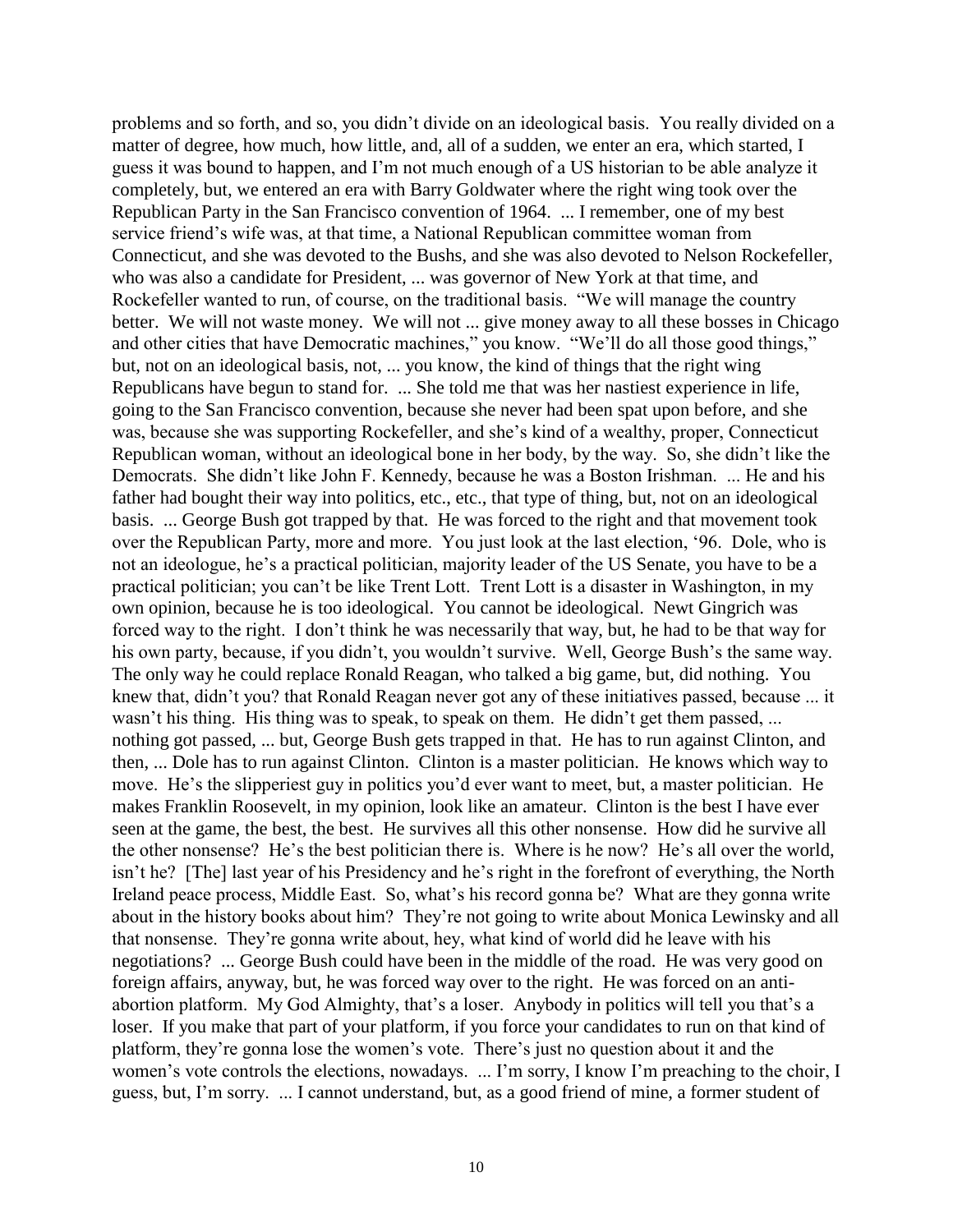mine, lives in California, says, "Don"t tell them. Let them continue to do that. Don"t tell them." He"s a good Democrat. He says, "Don"t tell them. Let them do that. They"re too dumb, let them do that." They"ll win local races, but, they won"t win big races, not if you"ve got a heavy women's vote that has to come out. So, George W. Bush, what's his stand on abortion been? "I'm against it, but, you know ..." you know. Have you heard him? He's gonna be ambivalent on all those things, school prayer, all these so-called [family] values, prayer in the schools. Did you have prayer in the schools when you went through high school? Did you? I had prayer every morning. So, what the hell"s all this about? The teacher has to read a chapter from the Bible. I get enough of that on Sunday and I didn"t like it then. We come to school and they have to read from the Bible and recite the Lord"s Prayer, every day, every day. This is meant to make a better person of you? Of course, the kids, nobody paid any attention to it. It"s self-destructive. It defeats the purpose of doing it and that's stupidity. That is stupidity, but, you run it in a platform, you want a constitutional amendment permitting school prayer? Imagine loading our great Constitution up with nonsense like that. They did it with prohibition. They made criminals out of all the good people in society who didn"t want to be told they couldn"t drink. They bought the stuff from whom? bootleggers, right? They bought illegal booze; I mean, the good folks did. I'm not talking about the thugs buying it, the good folks did. It defeated the country. It was one of the worst things that ever happened to us. Anyway, you heard me, so, you don"t have to ask me another question on this.

JN: Did you participate in any sports or activities at Princeton?

TH: Yeah, I played freshman football and freshman track there, yeah, I did, but, other activities, no. I wasn"t there long enough, really, to get involved. [I] probably would have gotten on the newspaper, I think. I would have at least been a writer of some sort in the newspaper, if I had had enough time there and had found my way around, but, freshman year, you didn"t find your way around very much. You went to class, and you did the other stuff, and you didn"t join a lot of things or go out for a lot of things, at least I didn"t, but, I would have. ...

JN: Were there any Armed Forces recruiters at Princeton?

TH: Yeah, sure.

JN: Did they influence your decision to enter the service?

TH: Well, no. You see, ... when the president of Princeton said, the day after Pearl Harbor, he had a big meeting of all undergraduates, that he'd spoken to people in Washington and they said, "The best thing we could do, as students, was to remain in college until things sorted out or where we would ... be needed and what kind of programs it would be and everything." The military was not then geared, in December of 1941, for the various campus programs that were later to come, but, I was very anxious to go. My brother was over there in Europe and I also had followed Hitler and Mussolini, ... those two totalitarians. Well, Mussolini wasn't as successful as Hitler, but, I followed Hitler very closely as a student. I was kind of intrigued with what was happening, ... and so, when he told us to stay, ... that was all right, and I kept looking for things that happened. I wasn"t gonna run down to the Navy or Marine Corps recruiter, or the Army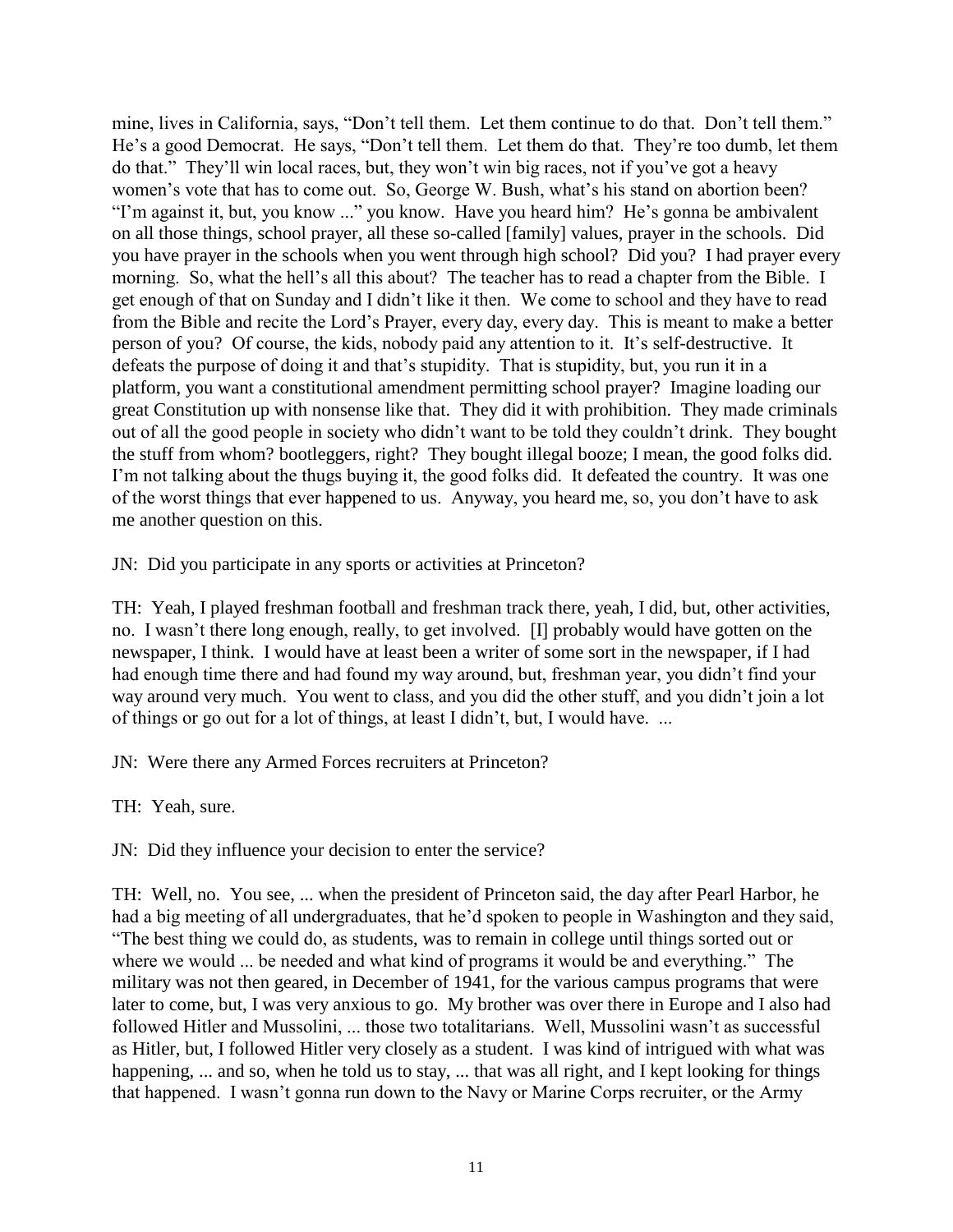recruiter, and do anything, but, I was looking, and then, all of a sudden, I noticed in the paper, the newspaper, that the Navy said that it had lowered the requirement for naval aviation from two years of college to one year of college, and so, I was in my first year of college, ... and they had a Navy recruiter office there, a graduate of the university, George Brown. I got to know him very well after the war, and he was there in his office, and I went in, and I said, "I understand you"ll take somebody with only one year of college. I"ll have one year of college in June. I would like to enlist," and he said, "Well, we will accept your enlistment, if you want to try." So, they sent me to New York City for a battery of tests, psychological, physical, interview, and I got accepted by all the testers, except my eyesight wasn"t absolutely 20/20 perfect, a little astigmatism. So, they said, "Come back. We can"t do that unless you come back." So, I went back and I walked in on a Saturday morning at 90 Church Street to have my eyes retested. I had a good night"s sleep. In fact, I stayed in a hotel in New York, so, I had a good night's sleep, and I got up and went down there, and the guy, a young corpsman, I"ll never forget him, he looked at my papers, and he said to me, "You a college boy?" I said, "Holy smokes, here I go. I"m gonna be slugging in the mud with a rifle, no flying airplanes." I"d never flown in an airplane at that point in my life. I thought, "Oh, my God," but, then, he looked at me, and he said, "You go to Princeton?" and I thought, "Oh, man. [laughter] I"ll be down at the bottom of the pile," and he said, "Golly, ... you guys at Princeton are the best guys I ever met in my life," and I thought, "Gee, a Navy corpsman?" He says, "Yes." He said, "I was an usher at the Chicago Opera House in Chicago. That"s how I made extra money. I ushered out there," and he said, "Every Christmas, the Triangle Club would come through there doing their show, and lots of college shows came through, glee clubs, college shows," and he said, "the only ... fellows who ever took us ushers back to the parties in the big houses up in the North Shore [was] the Princeton Triangle Club," ... and he never tested my eyes. [laughter]

SH: You became a pilot because he got to go to a party.

TH: Because he had gone to a party, yeah. ... Well, at least it took away the test. He didn"t ever test my eyes. I thought I was dead in the water. Anyway, ... you have to know something about Princeton and about its reputation, even in those days, it was worst then than it is now, but, anyway, that's what happened.

SH: Why did you choose aviation?

TH: I don"t know. It just sort of sounded glamorous, to tell you the truth. My brother said he didn't want me in the infantry. So, he said, "Do something where you're not in the infantry." He said, "That's not the place. Be in the Navy or something." So, when this came up, I thought, "Well, what the hell?" Flying sounded [good]. We"d had some aviation success, in at least publicity, in World War II already by, this would probably be February or March of "42. So, being a Navy pilot sounded as though it could be pretty good, not really knowing what it was all about. As I say, I"d never been in an airplane.

JN: Where were you when you learned that Pearl Harbor had been bombed? What was your reaction?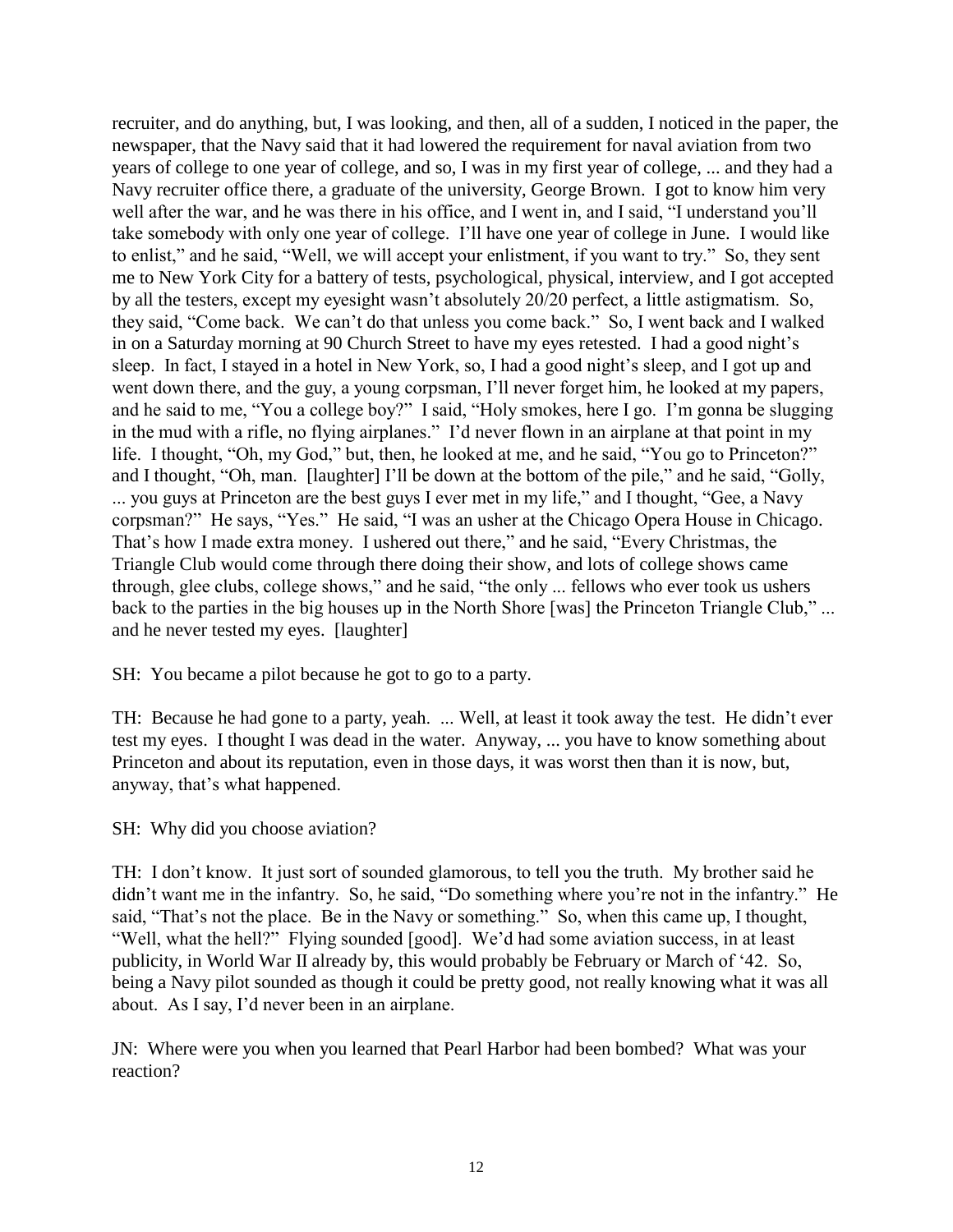TH: I was in my house, at home, for Sunday dinner, with my mother, she was arguing that the US should enter the war, because she was born in Scotland and an Anglophile of the highest order, and she felt, all along, from "39 on, that the US should be in the war. She really did. That, of course, I"m sure, was an influence on me about what I wanted to do. We were arguing and I said, well, I didn"t think we had to go into the war, yet, because, even though France had fallen in the summer, it didn"t seem that we needed to, and ... the Germans had invaded Russia. ... She drove me back to college, and, when I got out of the car to go to my dormitory, several guys standing in the front said, "Did you hear the news?" and that's how I heard.

SH: You joined the Navy. How did you end up becoming a Marine pilot?

TH: Well, the Marine Corps is part of the Navy, and, during final training, down at Corpus Christi, they called us all together, and a Navy flier came in, ... an aviator came in, and he told us what carrier life was like and flying from a carrier, etc., etc., and he was kind of point blank and just, you know, like this, and a Marine officer then came in who was not a pilot. He was a regular line company Marine. He had a Sam Brown belt, which is cordovan leather. [Do] you know what a Sam Brown belt is? and he came in in uniform, just a picture of military [perfection] ...

---------------------------------END OF SIDE ONE, TAPE ONE-----------------------------------------

TH: Well, you know, a bunch of us all jumped up, you know, ran up there, signed up. We had our choice, because the Navy trained all the [pilots]. We were naval aviators and we chose the Marine Corps as our service. … So, you had that choice, if they took you and everything, but, they took anybody in those days, because they really needed pilots.

JN: When did you report for basic training?

TH: Well, they told me that I would be leaving in August, and so, I finished out my first year comfortably, finished the exams in early June, and had a month or two, month-and-a-half, off for fooling around, until I had my orders. I was preparing; in those days, at Princeton, they had a reading period of a week before your finals where you would read … in some field that you were particularly interested in. I had taken a course or two in philosophy, and I grew very interested in it, and so, I opted to do my reading period in philosophy, and I had this wonderful professor, (Walrus Stace?), … just him and me. I had to read, and it was on pragmatism, I"ll never forget it, and he gave me readings, and I had to write a paper. I wrote the paper and he was very impressed with the paper. It was probably the first student production I had ever done that was really first class, and, just at that moment, finished the reading period, … I was on top of the world, because I had done so well with him, and he was such a wonderful guy. My mother called me and said I had orders. So, I rushed home. I [was] meant to get them in August and this was June 1st or something like that. So, it said, "You will report on June 10th, New York City," and so, I was bumped up. So, "Gee, I haven't even started my exams yet." So, I went to the dean and ... I told him, I said, "Gee, I got my orders and I can finish my exams, I think, by the 10th, when I have to be in New York." He said, "You don"t have to finish your exams. You go on home and get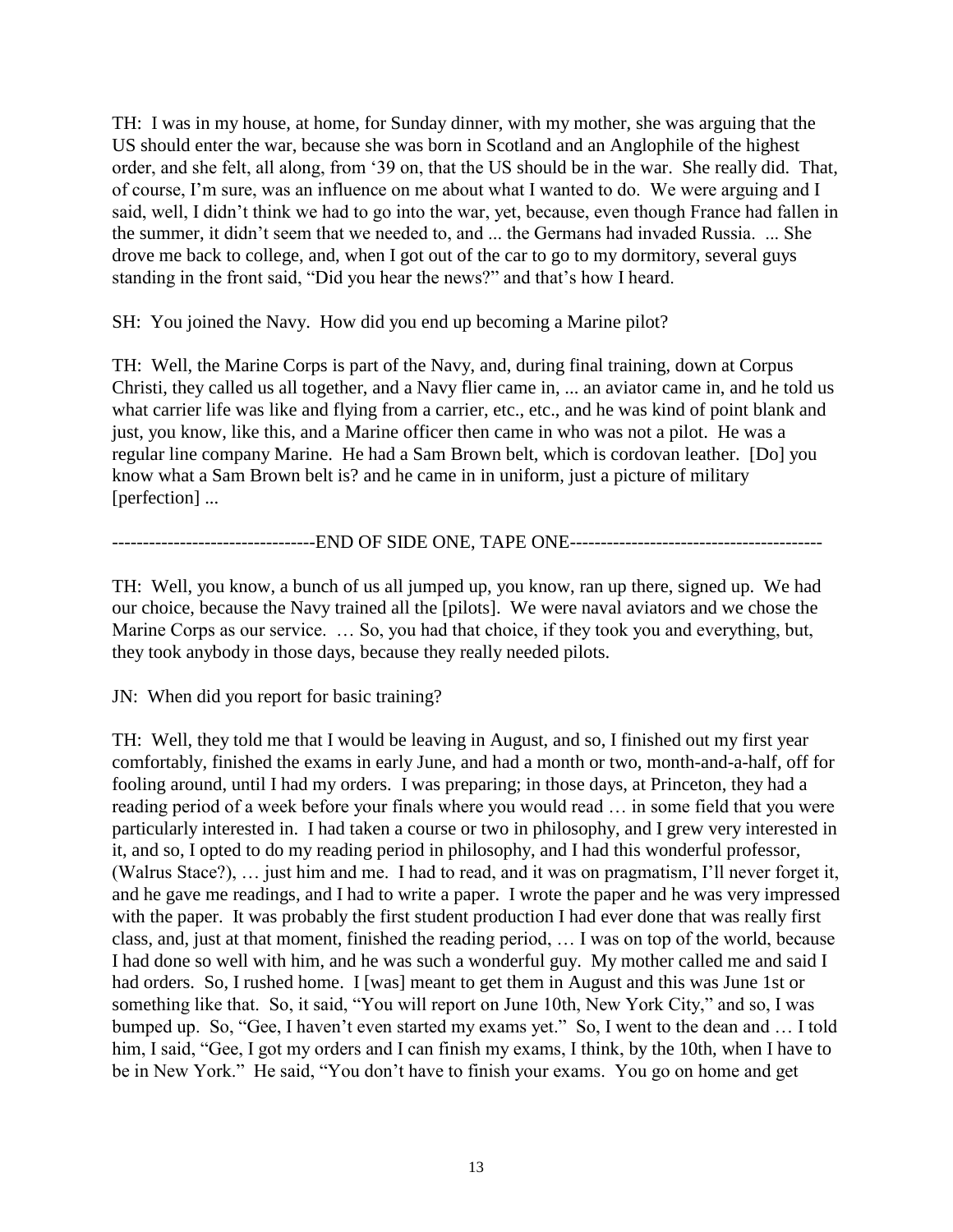ready to go." So, he sent me home, so, I never did finish those exams, never did them, but, that's what happened.

SH: Where did you go through basic training?

TH: Iowa Pre-Flight School, they had a pre-flight school there, which consisted of military stuff, like boot camp, consisted of a lot of physical exercising, and a lot of marching, and a lot of classroom stuff, navigation, aircraft recognition, and all kinds of stuff that would be associated, in those days, with piloting, not how you fly a plane, because we didn"t fly any planes [there]. We didn't even see an airplane, but, we had this. Well, it was meant to be three months, as a matter-of-fact. It would be three month sessions in pre-flight school to get us ready to become officers in another six months, flight officers in another six months. …

JN: Did you enjoy basic training?

TH: Well, you know, God, I haven't talked about this in so long. I've thought about it from time to time. … In the questionnaire, coming in, you know, I"d put down on it [that] I had played freshman football in college, and, one day, my commanding officer of our class, and most of the officers were ex-football players, pro and Big Ten types, because of the Midwest, and … he read out, "The following men will report to football practice this afternoon," for the base team, for the Iowa Pre-Flight School team. Me, I"m on the list, and there was Gene Hayes, was on the list. He was a friend of mine [that] I"d met on the train, played at Bucknell. He"d graduated from college, though, and we were on this with all the guys we didn"t know, I didn"t know, who were part of the class, about four of us, I guess, cadets, and so, I went out in the afternoon. There"s Colonel Bierman of the Marine Corps, former coach of Minnesota, famous Bernie Bierman, as the coach, and there are all these officers who either played for the Green Bay Packers, or the Chicago Bears, [laughter] and/or for the Big Ten, and, [if] you hadn't graduated, you'd go play pro, yet. I mean, they were … the talent beyond compare. Gentlemen, I"m telling you, I never, in my wildest dreams, ... thought I'd end up with guys like this, and, by God, there we were, and we practiced every afternoon, from about June 25th to the first games, probably the 1st of September. We practiced every afternoon, and this big time coach, big time players, and everything. It was wonderful, because I was nineteen or twenty years old and I was having a ball. I never thought I"d [do this; I thought I had] died and gone to heaven, playing with guys like this, and they were all very nice, by the way. Midwesterners tend to be very nice. They were very nice guys. I made some very good friends out of that crew. So, there you go. ... That's the thing I remember most about my pre-flight days. The other stuff, I don"t remember very much about.

SH: Which position did you play on the team?

TH: No, no, well, no, there's an end to this story, unfortunately, in a way, but, it's bound to happen. We were gonna play Kansas, University of Kansas, at Iowa Stadium, ... a first Saturday game, probably the first Saturday of September, and we were getting ready, and I was starting, … and [I was] all set, and, about Wednesday afternoon, I go to practice, and Bernie Bierman said, "The following men will hand in their uniforms." So, about three of us, all cadets, didn"t know what he was talking about. ... Gene was starting, too, by the way. Bernie Bierman said he was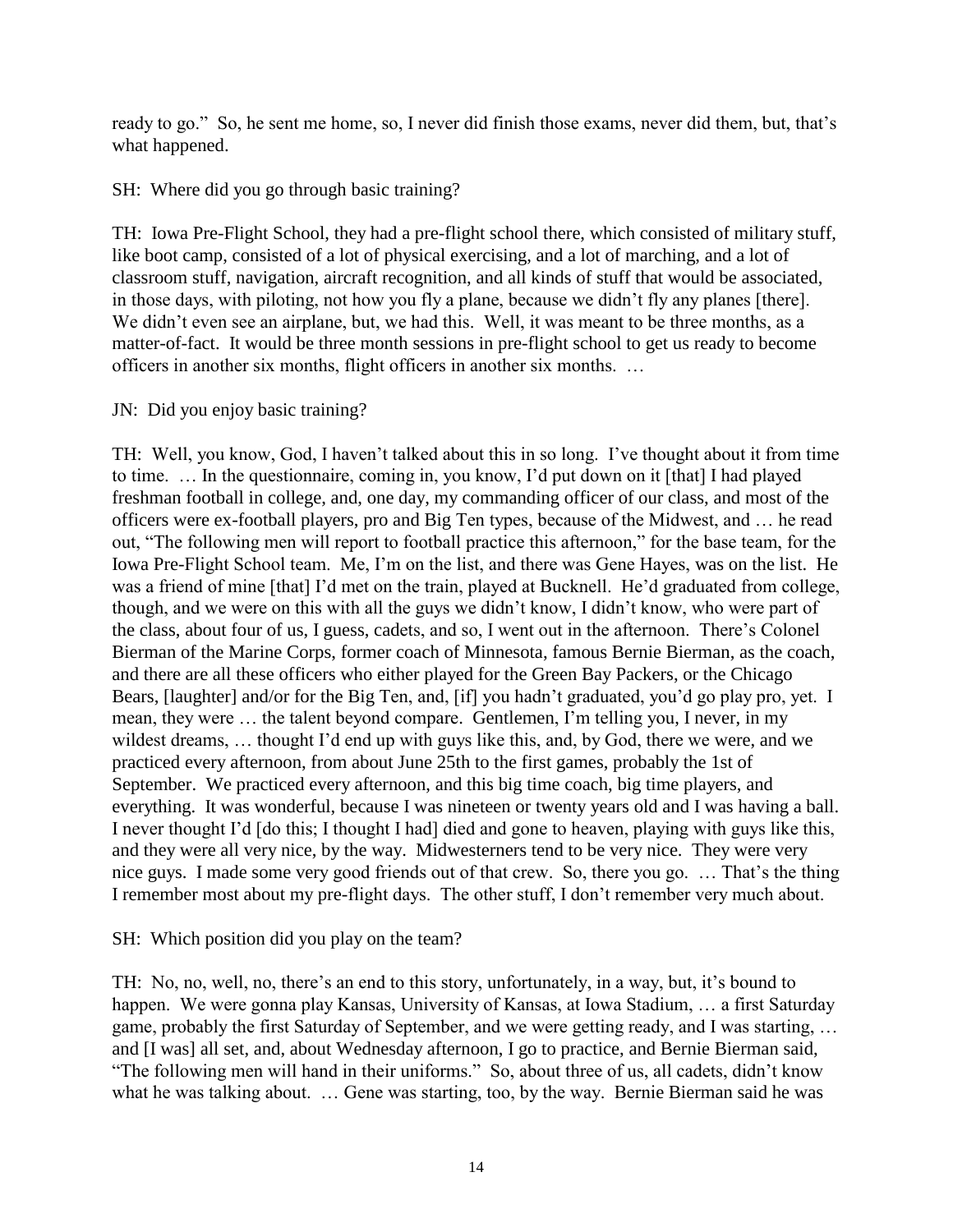the best blocking back, quarterbacks, in those days, played blocking backs, … single wing, and he said that Gene Hayes was the best quarterback he ever coached. So, he was gonna play, and he said, "Turn in your uniforms," so, we were mystified. We had no idea. So, we went in. I went in to turn in my uniform, and two of the assistant coaches, one later coached the Green Bay Packers, Philip Bengtson, came up, and I said, "What"s wrong? What did we do wrong? What happened?" and he said, "Oh," ... and Bierman didn't say to us, "Thanks a lot, guys. I really appreciate it." He was just sore as hell that he was losing us at that particular moment. So, … Phil said [that] the Navy had told them that they needed pilots more than they needed football players. We were to report to flight training. That's what happened. So, I never got to play. [laughter] I never got to play a game. Although, a couple of weeks later, when we were up in Minneapolis for our flight training, … Minnesota was to play the Iowa Pre-flight School in football, and Bierman was so anxious to win that game, because that"s where he had coached for many years, so, we went to the game, Gene and I went to the game, and we were sitting there. We went down to the bench to say hello to a lot of the players that we had known, guys we'd been playing with all summer long, and they insisted [that] we sit on the bench with them, which was very nice. I never sat on the bench for a big time game like that, 76,000 people, you know, and all kinds of good things. It was a good game. Anyway, that was the end of the story.

SH: What was flight school like for you? You entered flight school in September, correct?

TH: That's right, September. It was Stearman bi-planes, which still fly around. You'll see them, every once in a while. "Yellow Perils," they were called, a two-man plane, … a pilot and a student, and then, you would fly them alone, too. … When you got to solo, you flew them by yourself, obviously. My first instructor, Ensign Goad, from Memphis, Tennessee, had a theory, and that theory was that he"d take a guy like me, never been in an airplane in his life, and he"d put that plane through every conceivable maneuver that it could have, to get me to know what a plane could be like and what I would feel like in each of the maneuvers, upside down, stalled out in the back, stalled out in front, all kind of loops, slow rolls, snap rolls, the whole bit, all the acrobatic maneuvers. … He did that, and the ground was here, and [then], the ground would be up here, and then, the ground would be down there. I mean, it was just wild, but, it was the best thing. First of all, I didn"t get sick. Luckily, I don"t suffer from sea sickness, motion sickness, and, secondly, I thought I found it fun. I thought I found it fun.

SH: You really fell in love with flying then.

TH: Yeah, I think so. Well, I felt that I could do it, that it wasn"t going to be something impossible, that I wouldn"t be scared doing it. That"s the thing. Sure, when I finally soloed, I was very nervous, because I wanted to land properly, and it's tough to do stuff like that, but, ... not scared. So, he was wise to do that. … It took any of that kind of fear out of the thing.

SH: What were you actually trained for? Did you practice aircraft carrier landings?

TH: Yeah, well, the Navy insisted, and they were so good, that you followed definite rules of flying, because flying from a carrier required such technical proficiency that you had to practice that, from day one. So, they … put circles in fields, and you had to come in and land the plane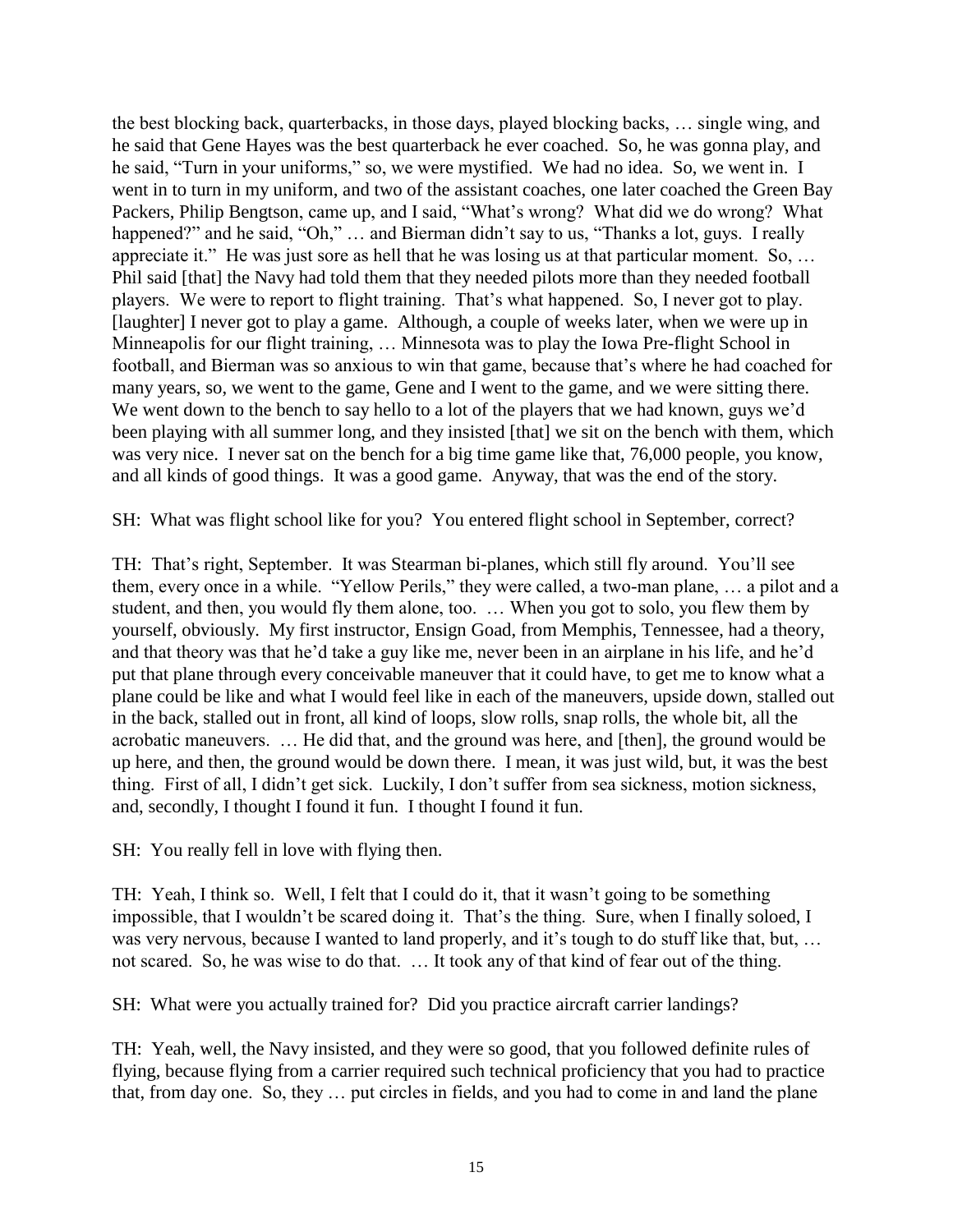on the circle, put it down, come in and put it down on the circle, time after time after time, a small circle. You had to hit that circle, because they wanted you to be used to precision landing. They had to do that for carriers, right? and that you follow your checklist, that you read the checklist there and make sure that everything on the checklist is done before you land, or before you take off, you know, that type of thing. Yeah, it was very good training. It was excellent training. It was disciplined training. It really was. We didn"t do much formation flying in the Stearman, a little bit, because the Navy was big on formation flying, in which you flew … one plane in [the] lead and two on either side, and you had to take your lead off the lead plane. When he moved, you moved. … We did a little of that, but, it was good, good precision flying, good training, excellent training, and they rushed us through this, by the way, so, we were rushed.

SH: Was there a high washout rate in training?

TH: Yeah, very high. … Well, Gene Hayes, my friend from Bucknell, just couldn"t fly a plane. He just couldn"t fly. He could do everything, be a great athlete, the nicest man, but, he just couldn"t land the plane. He wing-rolled them all the time, and he just had a problem, and lots of guys [were] like that, nothing against them character-wise or anything else, but, some people just didn"t have the skill to do that, just something happens, and Lord knows what it is, but, they find it out early on, and they treated those guys very well, because they made them officers. They moved them through officers' training and made them deck officers or what have you, or aviation officers without wings, you know.

SH: You mentioned that your training was very disciplined and that it demanded a lot from you as a pilot. However, was your training more military or civilian in character?

TH: Military, all military. …

JH: Were your instructors experienced?

TH: No, see, oh, this was so early in the war that none of our instructors had had any combat. I didn"t have a combat pilot instructor until I … had my commission and was down in Jacksonville, Florida, doing operational training to go overseas. Then, I had a Navy pilot from the Battle of the Coral Sea, one of the veterans. That was the earliest big naval battle of the war, April of '42. ... He and I went instrument flying one day. I mean, that's about the extent of it. No, … these were guys who"d flown, probably, as civilians. They were experienced aviators, but, they weren't experienced naval aviators, but, ... they'd gone through flight training and had their Navy wings.

SH: When were you finally shipped out?

TH: I shipped out in July of 1943.

SH: Did you ship out with your squadron or as an individual?

TH: Squadron.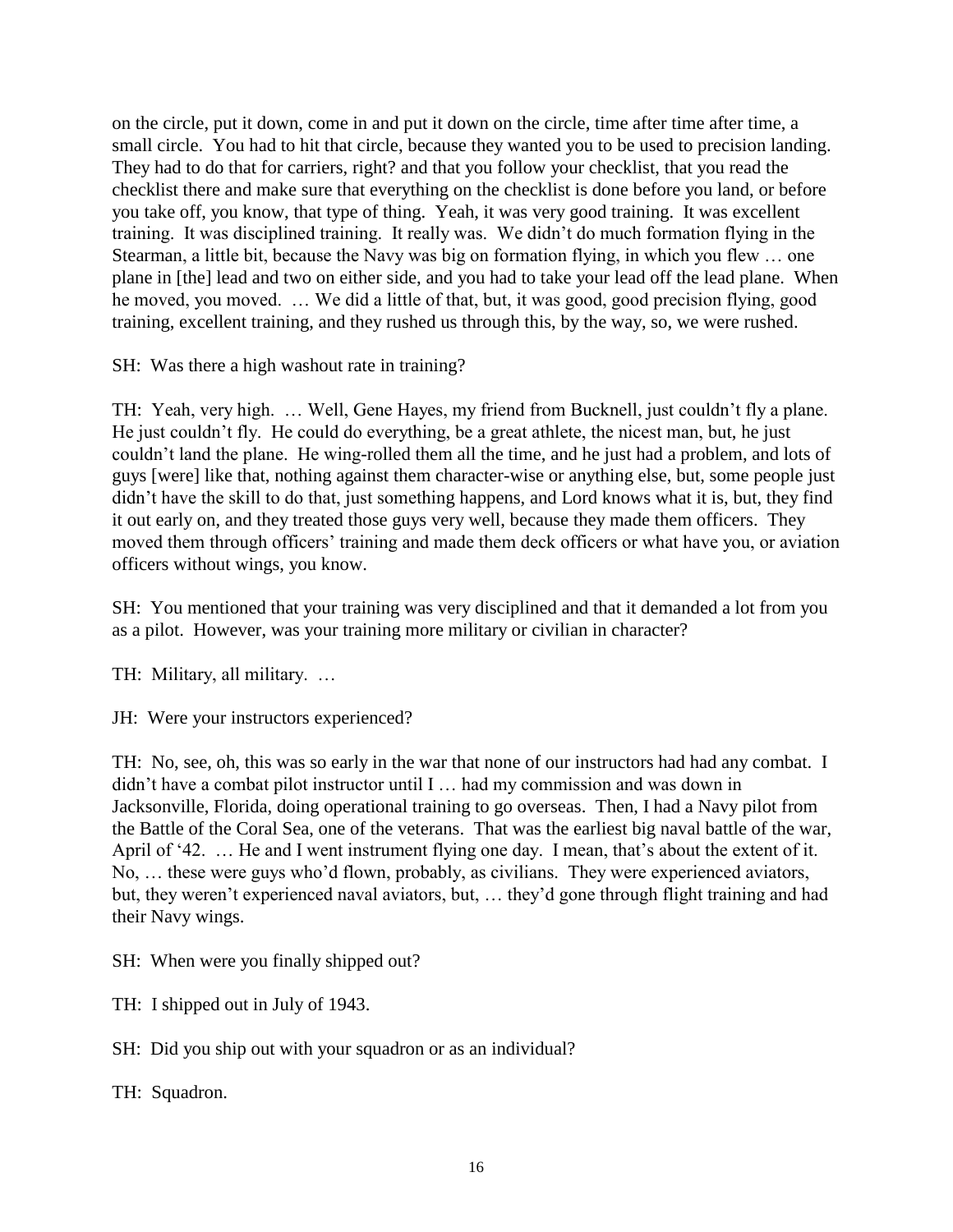SH: You shipped out right away with the 231.

TH: Yes, right away. We … reformed 231. 231 had been in the Battle of Midway, in which time it lost thirty of its pilots, mostly young guys, mostly lost, navigationally, not shot down, tragic, but, that ocean"s a big ocean, and the islands are very small, and these fellows were not experienced. [It was] like taking you and me out there in the island, saying, "Find the Japanese fleet, bomb them, and come back home, you know. Good luck." We'd have, at least, navigational assistance. They didn"t really have any navigational assistance, because there was no radio beam from Midway out that they could hone in on, because Japanese planes could hone in on us, so, you know, they were on their own. Most of them never found their way back. That's what my skipper told me, anyway, two or three years ago. I didn't realize that until then, no, and they lost a lot of pilots there, and they lost a lot of pilots at Guadalcanal, and they came back to reconstitute themselves as a new squadron, and so, there were three pilots in the squadron, the skipper, the executive officer, and a flying sergeant, Bud Blass, [who] were the three combat experienced pilots, Elmer Glidden, the CO from the Battle of Midway and Guadalcanal, Navy Crosses in both engagements, and Homer Cook and Bud Blass from Guadalcanal. The rest of us were all non-combat experienced, and so, they put the whole bunch of guys together. We were all new to each other, and, somehow, … when they picked out the squadron, "Who"s gonna be in the squadron?" somebody got stuck on H-A-R, because we had the Harris cousins, and Norm Harold, who became my closest friend, and me, Hartmann. They had a bunch of us H-A-Rs in there, but, that's military, you know. ... So, anyway, that's what happened. ... We were formed to go, and we had done our carrier training and all that, so, we could fly either from carriers or from land.

SH: The original 231 had been stationed on the USS *Lexington*, which was sunk. How were you shipped out?

TH: No, no, it wasn"t on the *Lexington*. 231 was a land-based squadron.

SH: My research showed that the 231 had flown from the *Lexington* during the Battle of Midway.

TH: No, no, it was … on Midway Island. It was on Sand Island, actually, the bigger island amid the Midway chain.

SH: The original 231?

TH: [Yes].

SH: Okay, I am sorry. How did your squadron travel to the Pacific?

TH: By ship, by ship, by transport, but, on the Matson Liners, one of the old Hawaiian Matson Liners, … passenger ship. We shipped out on that, to Hawaii, to Ewa, E-W-A, which is the Marine Air Station there, and, there, we picked up our aircraft, which were a lot of new SBD2s,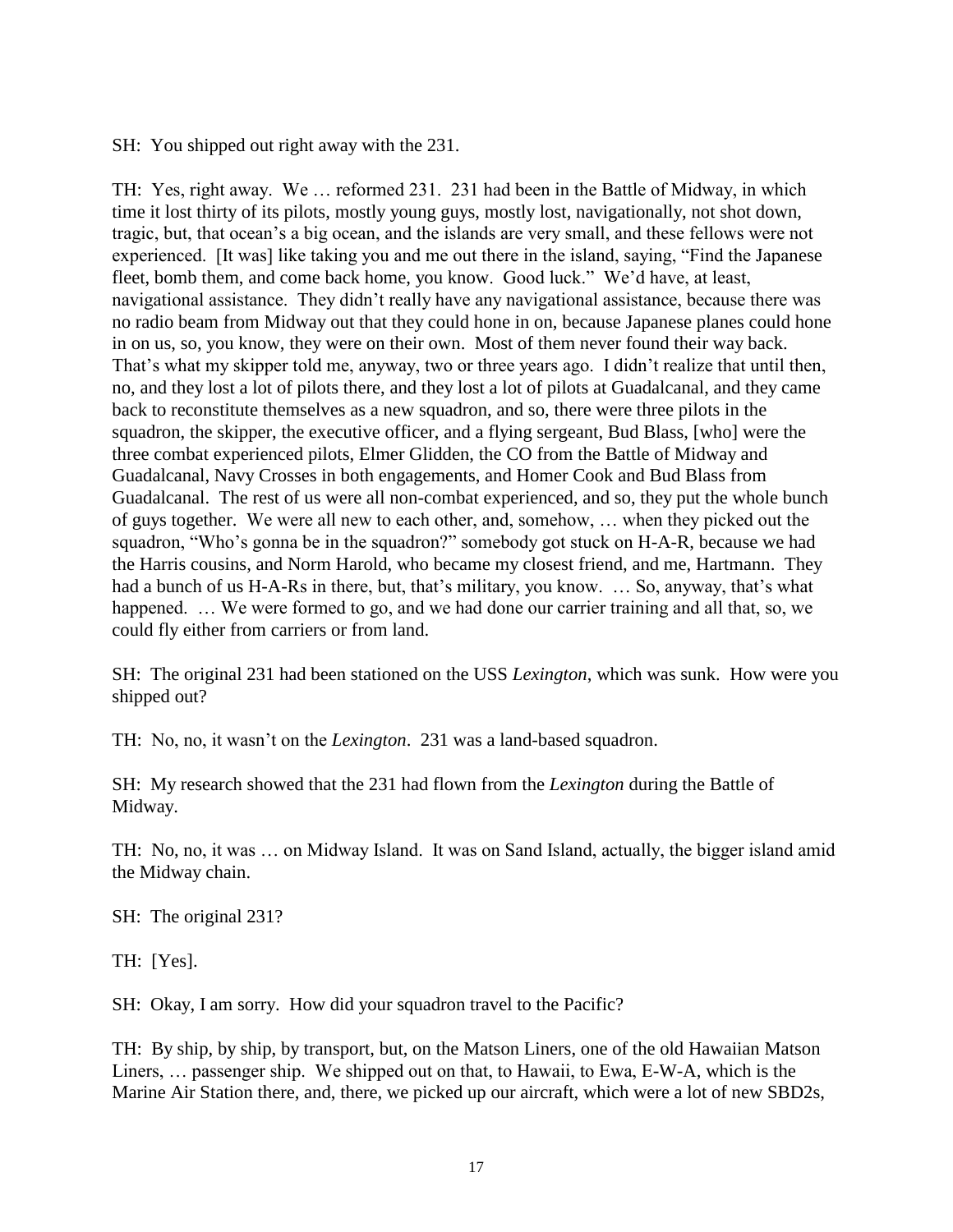and some of us flew to the island of Midway and others took a ship out. … We flew for the long, over water hop, one of the longest … in that point of the war. We flew wing on a DC-3. We landed at French Frigate Shoals. Now, the Japanese didn"t know that French Frigate Shoals existed. It was a coral atoll with a freighter docked next to it, and they built an airstrip there, and that was midway between Hawaii and Midway, so that we could re-gas there, and all they had was a small crew of men, Navy guys, there who would service airplanes that came through. There was nothing else on the island. It wasn't duty that you would like for very long, I can assure you, unless you liked to fish or something, because it was in the middle of the Pacific Ocean with nothing around it, except the ship docked against the coral reef, you know, ... but, we landed at French Frigate Shoal, and then, we flew the remainder of the hop to Midway, being led by a DC-3, which had better navigation than we had.

SH: You flew an SBD2.

TH: Yeah, we took out the new SBD2s, yeah, to Midway, because they had SBD1s there, and they"d been pretty well wracked up in the Battle of Midway and through … the months after, let me see, this is a year after the Battle of Midway, roughly, when we were going there.

SH: Did you use the SBD2 throughout the war?

TH: Absolutely.

SH: The entire time?

TH: Absolutely.

SH: You never piloted the SBD6 or the F4U Corsair.

TH: No. I flew the SBD2 to the SBD6, and then, when I came back to Cherry Point, I flew the SB2C, the Helldiver. Those are the airplanes I flew. I never flew an F4U, because my squadron got them in the Marshalls after I left. So, I never got to fly one, but, they made dive-bombers out of the F4U. That's ... really what happened. They could carry as much of a load and, once they dropped their bombs, they were fighter planes, beautiful fighter planes of that era, yeah.

SH: They were very fast.

TH: Oh, yeah. You read that the 231 was on the *Lexington*? Well, it might have been shipped to Midway on the *Lexington*, but, it was a land-based squadron, "cause Major Henderson was the CO, Loughton Henderson, Henderson Field, Guadalcanal, named for him. He was the CO and that was a Midway squadron. ...

JN: What differences did you find between the SBD2 and the planes that you trained on?

TH: Oh, I"d flown the SBD2 in Florida, in the operational training, and in El Toro, California, so, it wasn"t a new plane for me, no. Really, I had all my operational training in the SBDs, so, it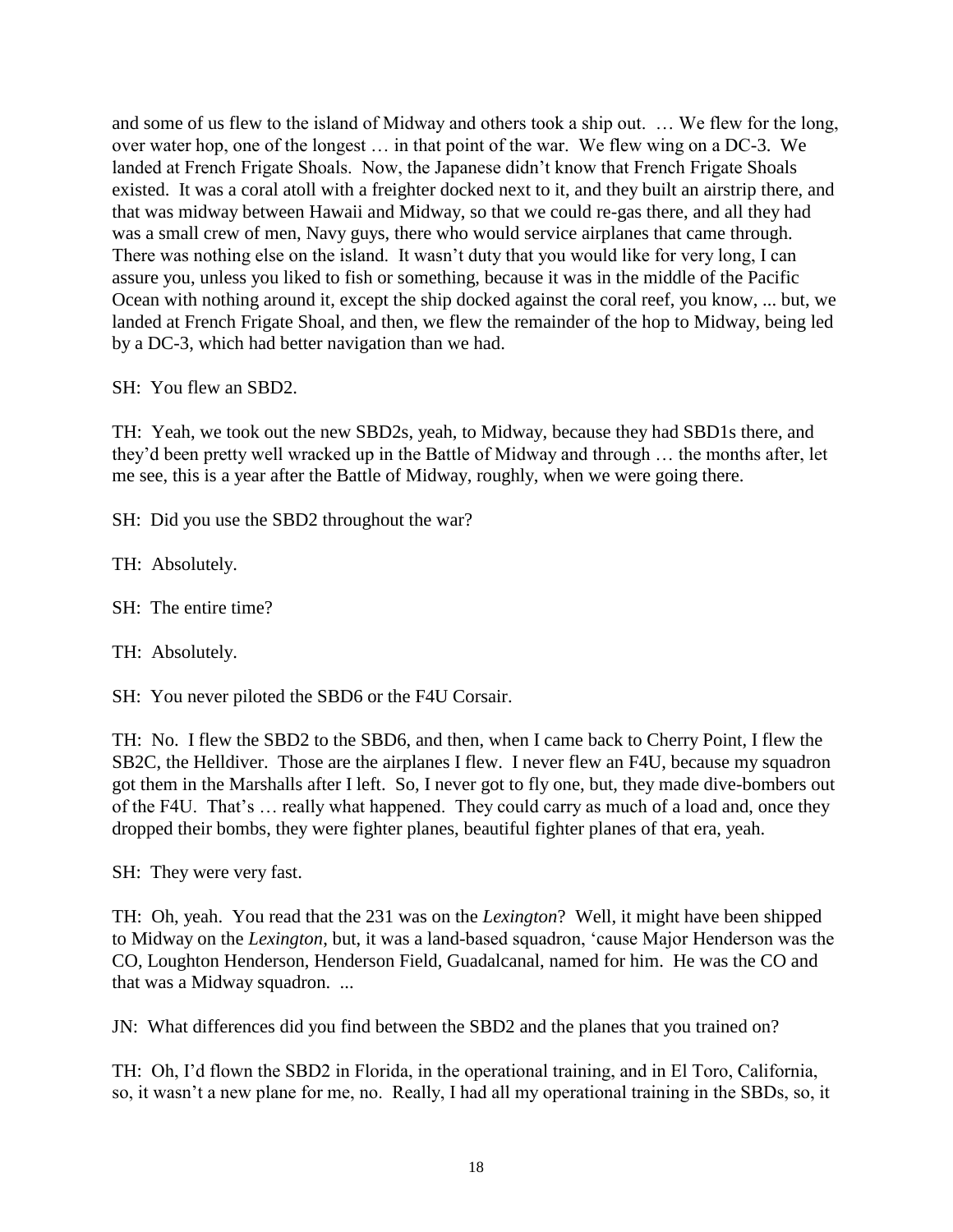wasn"t strange at all. I didn"t do carrier landings in the SBD, I did carrier landing in the SNJ, it was called, the AT-6, the Army called them, … which they still use, I think, a wonderful propeller-driven airplane. We did carrier landings in those in Chicago, on Lake Michigan.

SH: Was there any chance that you might have been sent to the European Theater instead of the Pacific Theater?

TH: No, no. The services, in their great non-wisdom, had divided the world, and the Navy was given the Pacific War, and the Army was given the European War. I can tell you right now that the difference between bombing, blanket bombing, and pin-point bombing is a terrific difference. Sure, our planes didn"t have the range that the big planes had, so, flying over Germany might have been difficult, but, the one thing that the Marine Corps developed nicely was close air support, … although we had not been trained in close air support, where you have guys with color things that guide you to the target, they"re front-line soldiers in the field, you know, the infantry, and these guys are trained to pin-point where they need bombing. If it's a machine gun nest, or a cave, or something, they pinpoint them, and you come in and bomb that target, but, they needed dive-bombers to do that, because you can"t do a blanket bombing, because you just throw a lot of bombs over a wide area. [For] this, you needed pin-point bombing and we could pin-point bomb. We were trained to bomb ships, machine gun emplacements and things like that, inland, and so, we were ready to go to Saipan, and we were packed to go to Saipan, packed to go, and we were gonna go in with one-third of the island secure. We"re gonna go on the airstrip, the (Slito?) Airstrip, which was right in that first third, and we were gonna give close air support to the Marine and Army divisions that were fighting in Saipan. … We thought this was the greatest thing that ever happened, because this was gonna put us back into the front-line of the war, you know, and we were the most highly trained squadron in the Pacific. There was no question about it, been there longest. We really trained, but, that night, … you know, the next day, we were supposed to leave, the skipper called us together, he said, "Our orders have been changed." You know why? [The] Army had troops there, and the Army generals insisted that P-47s be their air support, and, of course, those guys had never done anything like this before. They were fighter planes that [had] never done it. So, we didn"t get to go. So, they did it with P-47s, whatever they accomplished, but, later, in the Battle of the Philippines, they used Marine dive-bomber squadrons as the close air support for the Army and Marine troops.

JN: They learned from their mistakes.

TH: I hope so, I hope so, ... because it was a very important thing. Close air support is very necessary in land warfare now and, with rockets, now, of course, it"s much easier. The rockets came out when I went back from overseas, getting ready for the invasion of Japan. The SB2C had rockets. So, you could aim the plane and fire them and they were very effective, very effective.

SH: What other kinds of targets were you sent after?

TH: Yeah, radio facilities, headquarters facilities, gun emplacements, large and small, runways. We'd keep them bombed so [that] they couldn't land on them, stuff like that.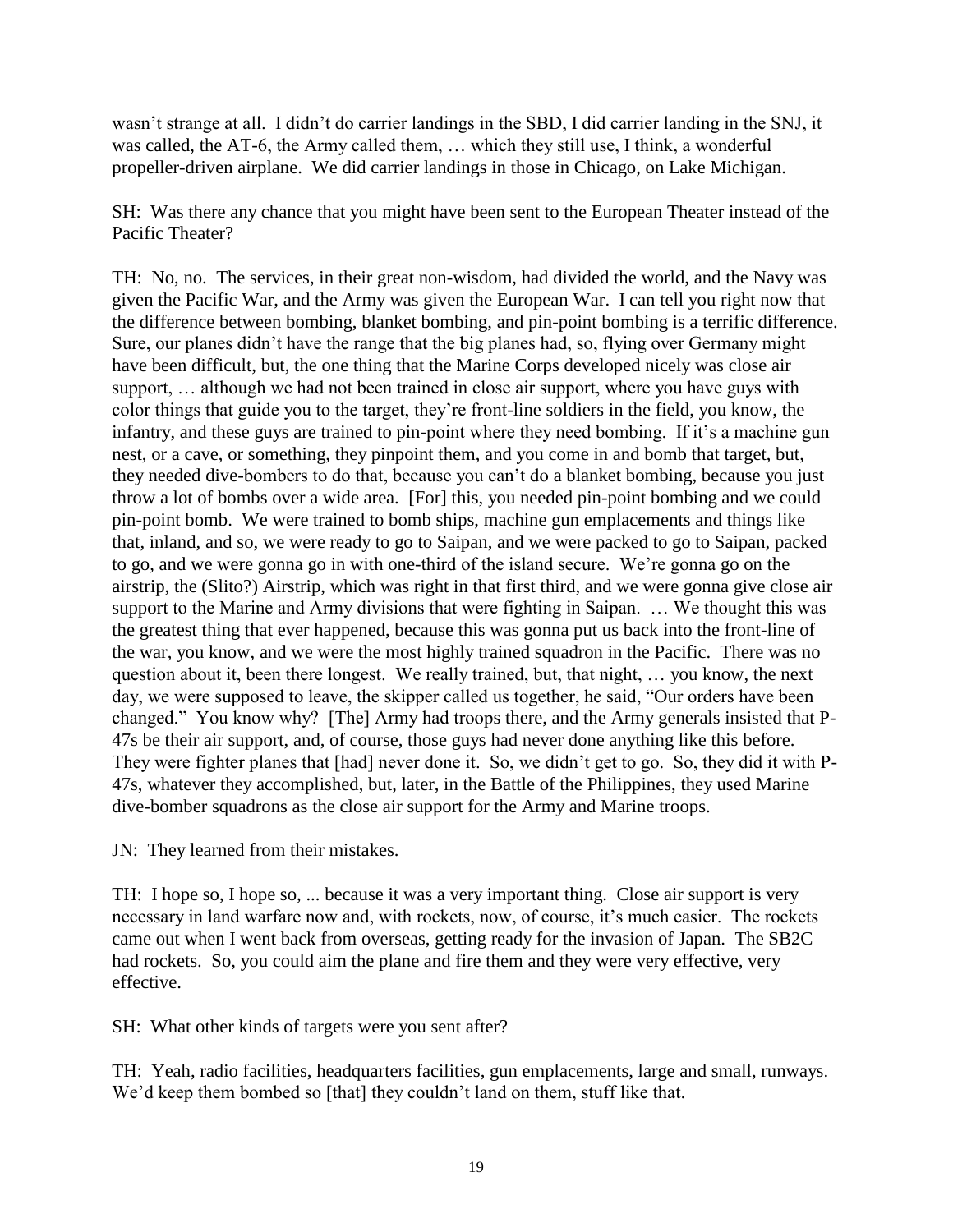SH: Did you ever patrol for submarines?

TH: Yeah, we did. We did a lot of anti-submarine patrolling.

SH: How did that work, exactly?

TH: Well, it didn't work. You can't do it in a small airplane. Look, don't ever assume that military people are necessarily bright. Please, never assume that, never, never assume that. You can"t do it in a small plane. You can only do it in a large aircraft that has advanced radar and all kinds of things. I saw a periscope once, had one depth charge, an SPD, fifty miles east of Midway, or 150 miles east of Midway, between Midway and Wake Island, and it was not an American submarine, because we knew when they were coming in. It was a sub base, but, our orders were never to drop a depth charge without being sure, because some American submarine might be injured, and staggering back, and not be able to identify itself, or could surface, you know, and so forth. My gunner saw the periscope. He pointed it out to me, and I saw it, and I began to figure out, you know, "If I drop my one depth charge, my chance of hitting anything is absolutely nothing. No chance of hitting it with a single depth charge, none, none. It would take a miracle. If it's an American submarine, for some reason or other, that's staggering back, I'll be court martialled." [laughter] … So, I didn"t drop it, but, I reported it, and Marion Carl, who was one of the heroes of Guadalcanal, a fighter pilot, shot down twenty-eight Japanese planes and everything, he was a lieutenant colonel by this time, was back as the head of our group or exec. officer of our group, and he grilled me, and he called me stupid and everything else, because I hadn't dropped the thing, because it was a Japanese submarine, obviously, but, I told him why I hadn't done it, but, that didn't convince him at all, but, he wasn't there, you know. He didn't have to worry about being court martialled. I wasn't going to be court martialled, when you're not sure. Anyway, submarine patrol is impossible. You"d have to have a whole lot of depth charges and you"d have to blanket the area where you think you"ve seen the sub. You have to; it"s a very tricky business.

SH: Did you ever come into contact, one-on-one, with a Japanese plane?

TH: No, no.

SH: You were never in a dogfight.

TH: No, no, only ground fire, that's all, never air fire.

SH: Did you ever have any experiences with the kamikazes?

TH: No, no, they came in … after I got back from overseas. They really didn"t appear until Okinawa, after Iwo Jima and so forth, and they began to appear because the Japanese were on their last legs, but, up until that time, they weren"t using kamikazes. Fortunately, I never did have to see one of those.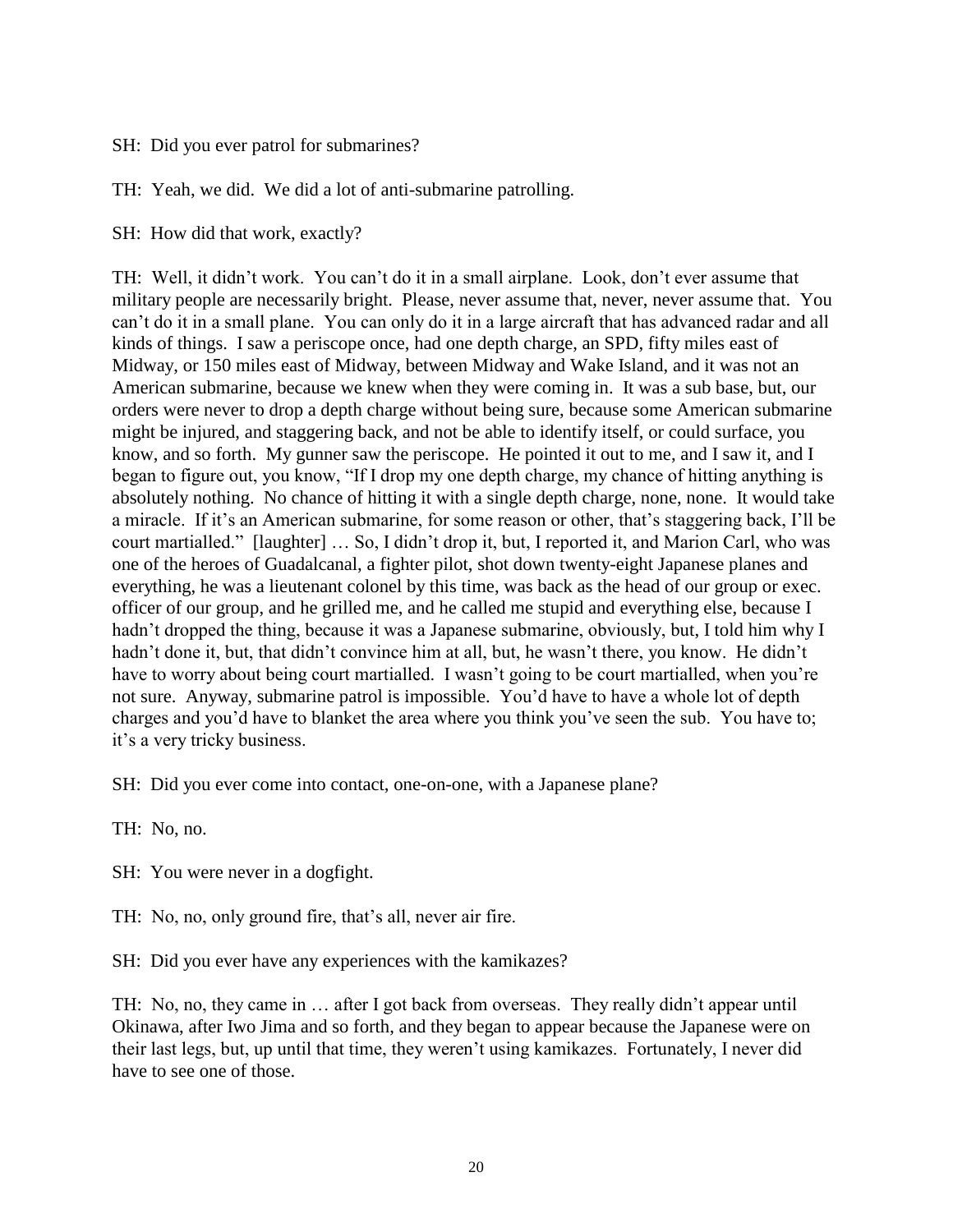SH: You were stationed at Midway after the famous naval-air battle took place. What were your duties at Midway?

TH: … We were the defense squadron. We flew scouting missions, every day, … and we flew anti-submarine patrols, and we escorted US submarines in. When they were meant to be eighty miles off Midway, we'd pick them up ... and know, you know, it'd be such-and-such a submarine, and a whole group of us would escort it back in, with depth charges, in case we saw a Japanese submarine around. That's what I did. ... We weren't shot at by anybody when we were at Midway. Nobody shot … in anger.

SH: Was that the case when you were in the Gilbert Islands?

TH: Oh, well, … a lot of Japanese shot at you from the shore, but, not naval or aircraft.

SH: What were your duties at that station?

TH: … We were meant to keep the Japanese from re-using the Marshall and Gilbert Islands. That's what we were to do, that we were to harass them enough so [that] they could never use them again, that they could not, in turn, harass US shipping as it came through there, going toward, well, first of all, the Marianas, and then, Truk, then, Palau, and Iwo Jima, Guadalcanal, Bougainville, you know. … The ships came down through there, so, the idea was to keep the Japanese harassed enough so [that] they couldn"t harass us, and it did. It"s like we bypassed those islands, shut them down completely. It was a waste of manpower, and bombing power, and lives to do that, by the way, but, if you"re gonna look for justification, then, that was the justification for it, but, never assume they"re bright, never assume they"re bright. Those islands were so bypassed that nothing was ever gonna happen on those again, nothing. Maybe a submarine would sneak in and deliver some ammunition, but, so what? you know. They couldn"t go anywhere in the islands. … We sunk all their little boats; all the big ships had [been] long sunk. ... War has its own momentum and that's what happened in Vietnam, most recent example. War has its momentum, and so, once you begin to commit lots of people and lots of armament, you continue to commit them, because it's a command set up, and guys competing against each other for promotion and everything, and troops begin to move. Look at World War I, read the history of World War I sometime, you can imagine the idiots doing trench warfare, right? Millions of men killed in trench warfare to gain fifty yards in barbed wire. … "Why would they do that?" Well, the momentum was there. You had the troops there, so, you used them.

JN: What was it like to be hit by enemy fire?

TH: Well, you don"t know it until you come back. You don"t know until you do a check of the plane, upon landing, unless it's apparent. Most of the fire that hit me was .50 caliber, ... .30 caliber stuff. A few of the guys in the squadron were hit with .20 mms, not many with .40, because .40 will knock the plane out of the air. .40 mms or bigger would knock a plane out of the air. When you dive-bomb, you got a chance, because you"re most vulnerable as you pull out, but, you"re going as fast as the plane will go, so, you get out of there quickly, but, at this point,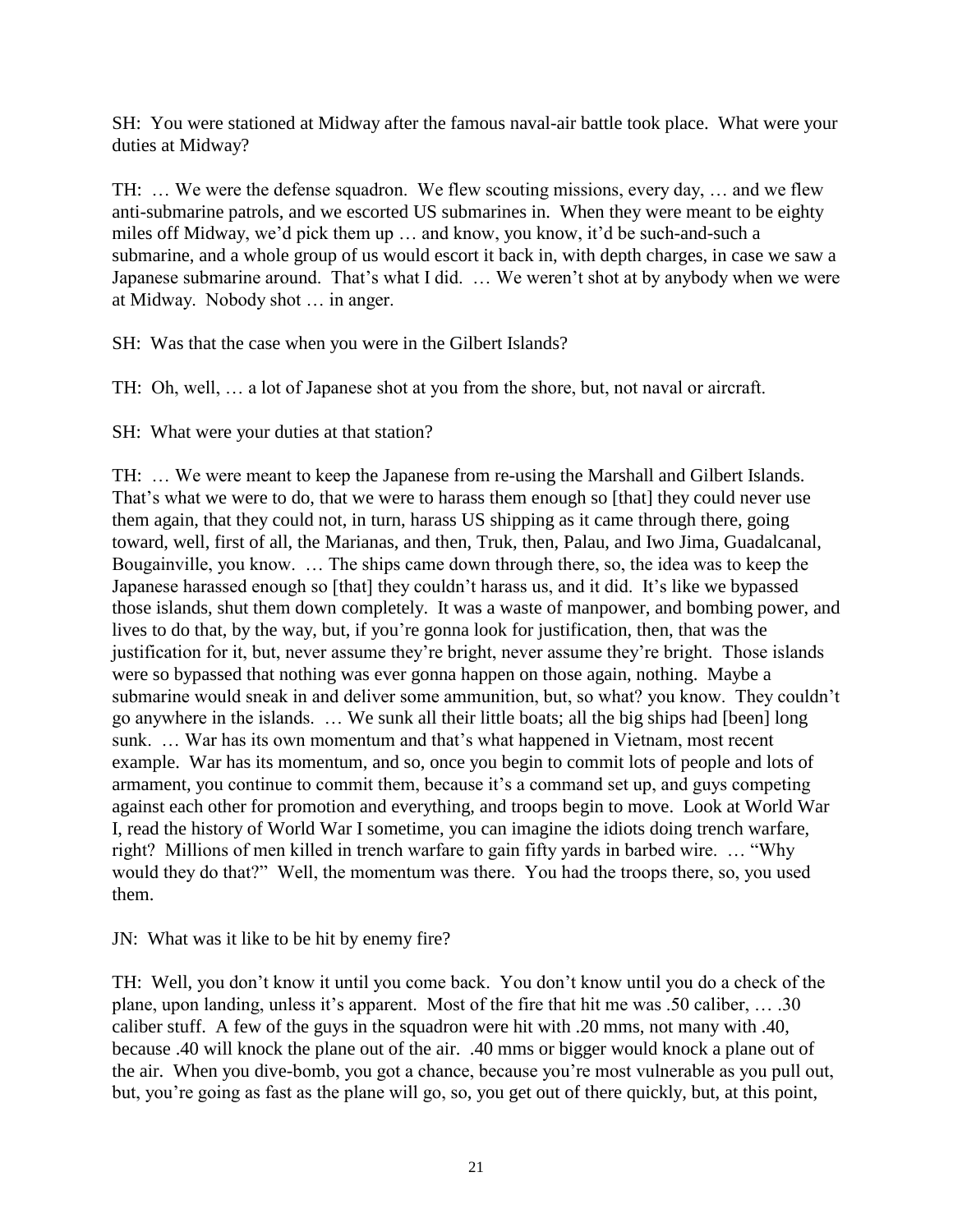you"re vulnerable, and some guys were hit, you know. Guys were shot down. … Usually, I"d imagine, they were shot down because they themselves were hit. The plane wasn"t knocked out of the air, the pilot was killed. That"s what I think happened in most of the fatalities.

JN: Did you have any close calls?

TH: Yes, yes. I knew I was hit this time, because the bullet came right up through my legs, here. It was a machine gun bullet, hit the gun sight in front of me. I heard it, too, I mean, you know, it was right there. ...

SH: Were you ever injured?

TH: No, but, that was close. [laughter] I had a wonderful skipper, … a fellow who had been a flight instructor in Minneapolis, by the name of "Wild Bob" Holiday. "Wild Bob" Holiday was renowned in the Midwest, because he was heavyweight boxing champion of the Big Ten, University of Chicago, which was then in the Big Ten, and he was crazy, literally crazy, and he used to just tell us things, when we were cadets, just so funny, gosh, he was the funniest man, and, really, a very nice guy, and so, he was out as the new skipper of my squadron. I was waiting to go home, and we went on this mission, and this happened, and he came back, and he said to the intelligence officer, "Tell me what happened." We went out to the plane and measured it, you know, with a plumb line and everything, where the bullet had hit and everything, and he said, "No pilot of mine is ever gonna die on his last mission. You"re grounded. Meet you at the officers' club in an hour." [laughter] He said, "You're grounded." He did, he grounded me. ...

SH: You must have had a pretty close relationship with your ground crew.

TH: Oh, yeah, the ground crew were great guys. America really achieved a lot in World War II, it did, because all those guys who [were] mechanics on the airplanes were fantastic. They really were good. They could make something work that nobody thought could ever make it work. They were absolutely fantastic. They were. It was American ingenuity, it was the great purpose, single purpose. They were marvelous. The gunners were marvelous. They were great guys; I mean, just the enlisted personnel that we met. The ground troops were wonderful guys. They were just average Americans, but, they had risen to an occasion, and they did nobly. I mean, that"s really fantastic. You think of the mechanics, how fantastic they were, how good they were. The training was excellent and … I think it must have been [that] the purpose was there. People will rise to purposes. How do you sustain? That's another question. William James once wrote an essay on "The Moral Equivalent of War." He said, "How do you get a community to rise to the occasion? the war does. How do you create a moral equivalency?" very important stuff. Philosophically, you"ve got to think about that. How do you do it? Here we are in a country, if I may say so, which has very little purpose at the moment, except making money, and that"s not gonna do it. It doesn"t … make it. It doesn"t do it. It doesn"t; not by itself, it doesn"t. You want to make money because you want to give most of it away, that's a great purpose, maybe, but, just to have a bigger car, more cars, … this joker building a thirty-eight million dollar yacht, I mean, that kind of crap. You know, this is stupidity of the highest order. That"s not gonna make anybody happy. How can a boat like that make anybody happy? I"m not sure Bill Gates"s house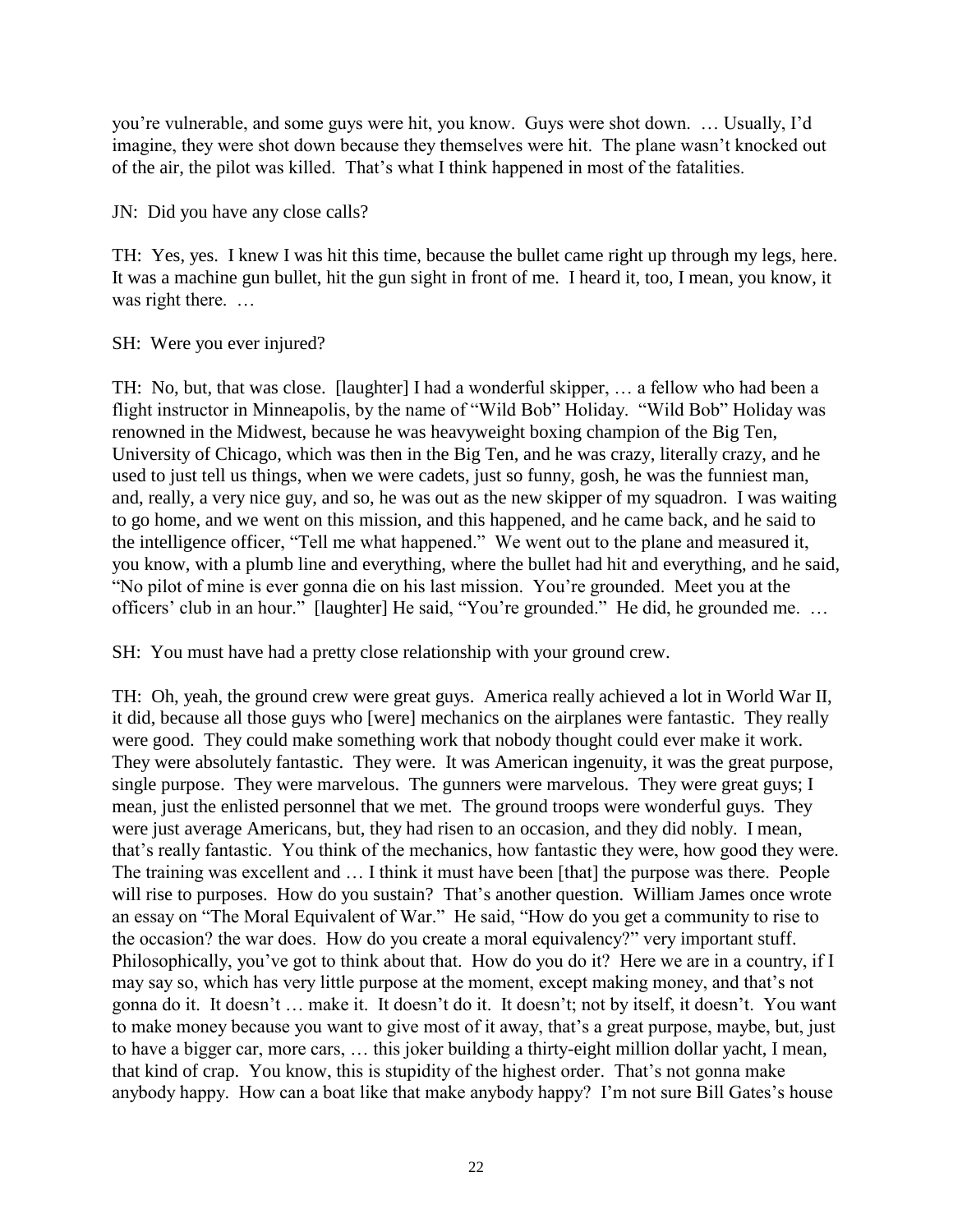makes him happy. Anyway, "Moral Equivalent of War," William James, the philosopher; you might read that sometime, I think, but, we had it then. We had the war, so, … people were very purposeful. We had the normal bitching and everything that goes on, you know. Hey, that goes with the territory.

SH: Despite the fact that we had great pilots and ground crews, technical problems still caused many accidents.

TH: No, not necessarily.

SH: You never had that sense.

TH: No, I never had that sense. I tell you, from flying, from my experience, and I"m not an expert by any means, it's been a long time since I've flown an airplane, too, obviously, mechanical failure was very seldom the reason for the accidents. I"m sure that"s true in airline crashes, too. Pilot error was the most [common] cause by far. … So, no, the planes were simple vehicles. They were really simple, cylindrical, you know, heads on them, and much like your internal combustion in your car, the same thing, and, you know, valves and cylinders, and, well, we had to use a magnetic manifold. … It was relatively simple and primitive. It didn"t fail. If they did, you couldn"t get it started, or it didn"t run smoothly when you are taxiing, something like that, yeah.

SH: You knew even before you took off.

TH: Yes, oh, yeah. I don"t remember anybody being in an airplane [and], all of a sudden, it gave out. Wonderful example, I was flying in Jacksonville on operational training. We were doing some anti-submarine patrolling off the Florida coast as part of our training, SBDs, and, all of a sudden, the guy with me, just two of us, we're going out at dusk, and we'd gone from Jacksonville to (Mayport?), I think was the name of town, there's a Navy dockage there, they take big ships, and we were flying across there, and, all of a sudden, this guy, George Washburn, all of a sudden, the plane goes, "Whoosh," like this, and I followed him down to the ground, and he, somehow, had landed the plane at an airstrip in Mayport, the small Navy airstrip there. He landed down. I landed down next to him and he called. Some Navy guys came out, by the way. He had run into a big Florida turkey buzzard. It'd come through his windshield. How it got through the propellers without being carved up, you know, I"ll never know, but, it hit him full [on], ... and the windshield was thick, ... I don't know if it was bulletproof, but, at least it'd give you some protection. So, it hit in there and had broken through and he was covered, covered, with bird, pieces of bone stuck all over his face and everything, and why his eyesight wasn't [ruined], I'll never know, but, he's lucky, you see, ... but, that's the kind of thing that could happen. Now, the plane didn't fail at all. [laughter] Some of the ... crewmen told me, "Gee, we"ve got to go get that plane." He said, "It stunk," because the turkey buzzards eat fish down there. [laughter] "It stunk," they said. "Never smelled anything so bad in my life." I said, "Well, poor, old Washburn had to go to the infirmary and have all the bones picked out of his face and chest."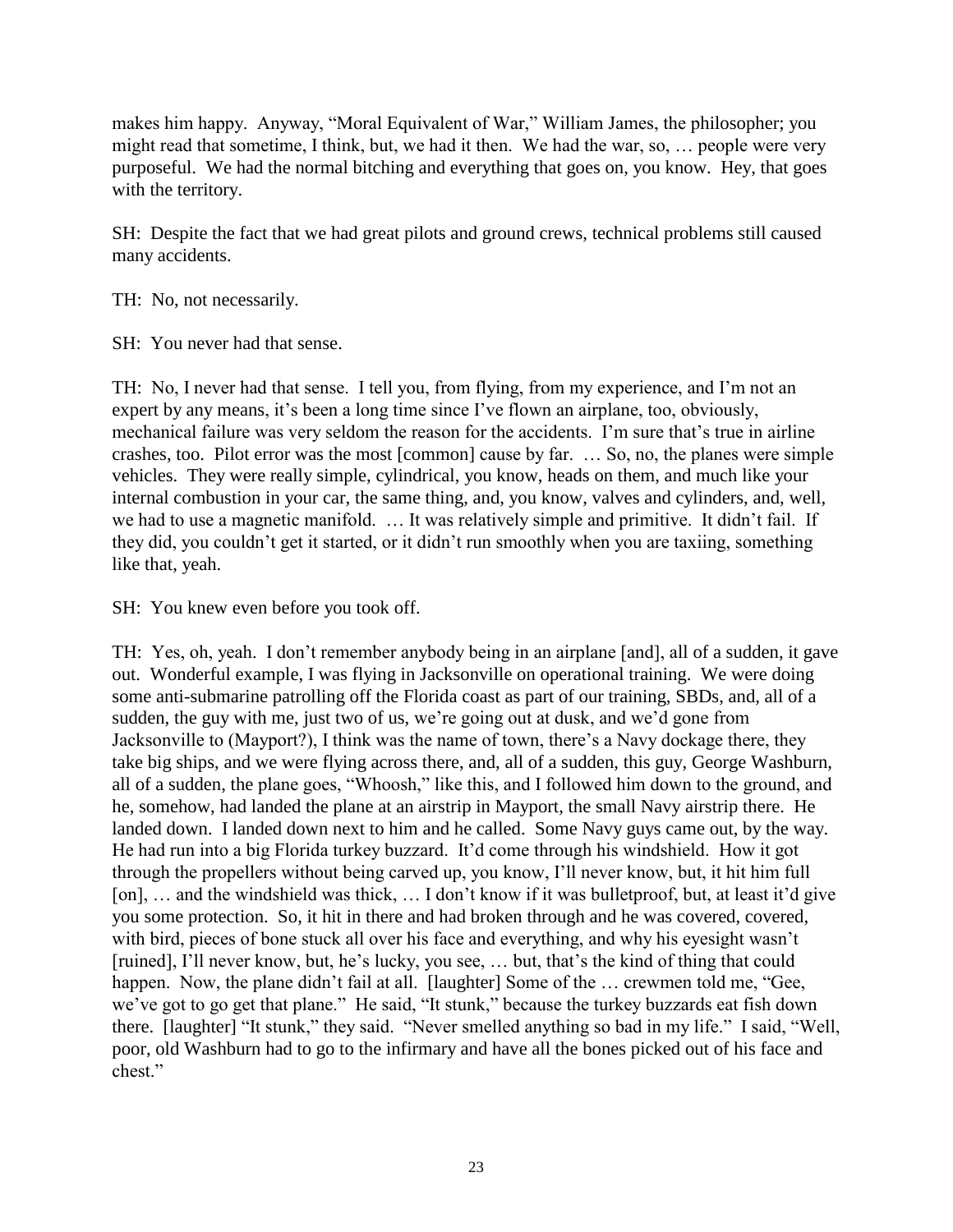JN: Did you have any communication with your brother during the war? He was also serving overseas.

TH: No. I really didn"t see him, or hear from him, or anything until he came back. … He was stationed in England most of the time, and then, in the invasion of Normandy, he went over with the Army Engineers, and I think railroads were the main thing, that he had to help get them going again, you know, for supplies and stuff. … When he came back, he told me that he had been invited to a garden party, early on, and had met the princesses, Queen Elizabeth and her sister, when they were little girls, and so forth, at some party they threw for some American officers, so, he had that kind of experience, but, we never even corresponded, no.

SH: You mentioned that most crashes were due to pilot error and I know that drinking was rampant in the service. Did anyone in your squadron have a hazardous problem with alcohol?

TH: Yeah, yeah, that"s a good point, yeah. I had one friend who had a terrific fear of night flying. None of us liked to do it, because the plane"s instrumentation was so primitive that you really couldn"t be helped. If you lost your horizon, just what happened to the young Kennedy [John F. Kennedy, Jr.] this summer, you can"t [fly]. If you lose your horizon with primitive instruments, you don't know whether you're upside down or right side up; you don't know. You don"t know. You cannot feel that, "cause if you got in a cloud, for example, … you didn"t really know the attitude of the airplane. You didn't, you didn't. You lose all sense of where you are and what attitude you"re in, and so, he really feared that, and so, … he popped a few before he night flew. How he ever made it down the number of times he did, I"ll never know, but, he did, somehow. The worst drunken case, though, the commanding officer of the squadron I was sent to in the Gilberts, … Rocky Akers, by name, who was drunk from, I would say, well, he"d start drinking right after breakfast, I mean, he's one of these really bad alcoholics, and he would drink all day long. Occasionally, he"d get up in an airplane. Occasionally, he"d go flying, but, very often he did not fly. He sat in his tent. He had a Scottish Terrier. He was actually written up in *Collier's Magazine,* because he used to take the dog on flights with him, and so, some reporter made a story of it, but, the guy was in the tank all the time, and he did things, and he told us to do things, in an airplane, which were absolutely irrational, and I told the executive officer, who was from my squadron, … a bunch of us were sent down there, Henry Graden, I said, "Henry, … this guy is nuts," and Henry said, "Well, he"s drunk all the time." I said, "Yeah, I know." I said, "You've got the responsibility. Because he's drunk, you know, you're like the commanding officer." He said, "Oh, I can"t do too much, you know. He still runs everything around here." So, we didn"t pay attention to what he told us to do.

------------------------------------END OF SIDE TWO, TAPE ONE----------------------------------------

SH: This continues an interview with Professor Thomas B. Hartmann on November 22, 1999, in New Brunswick, New Jersey, with Sean Harvey and …

JN: John Nieman.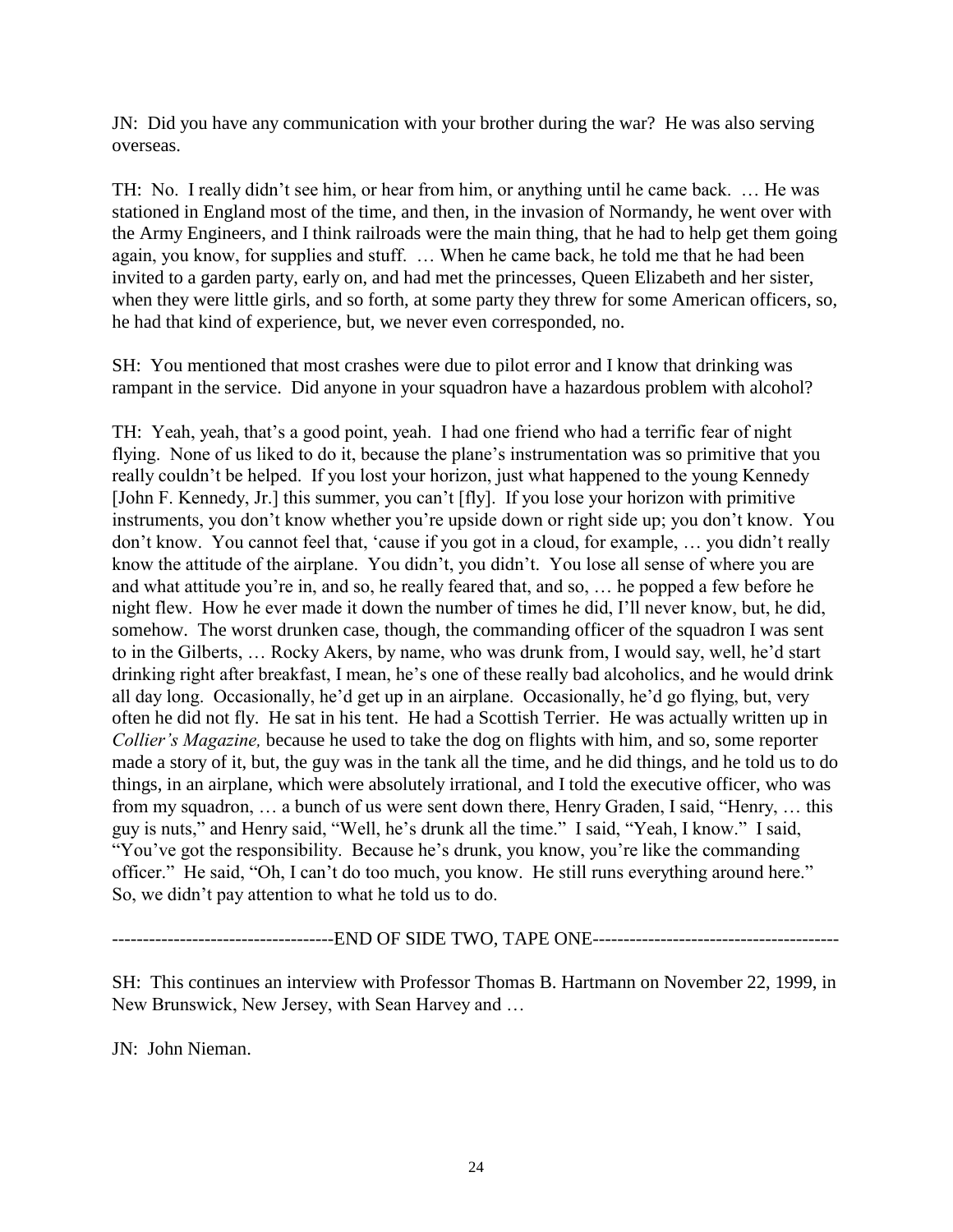SH: I just wanted to follow up on Rocky Akers. Did he ever have an accident or cause anyone else to have any accident?

TH: I don"t think so. I don"t think anybody paid attention to him, because they knew what kind of condition he was in. He was very open about it. He wasn"t a secret drinker. He was an open drinker. He'd just sit there with a bottle on his little makeshift desk, in front of his tent. No, I don"t think so. I didn"t, but, (in any case, he should have?) left, you know. We were really dissatisfied, because we were sent to that squadron, because some genius, again, in the Marine Corps, had decided that, instead of sending a whole squadron back at once and losing all of that squadron and its experience, they would break up the three dive-bomber squadrons in the ... Marshall Islands and put one-third of each of us in the three squadrons. What it did, of course, was it destroyed the morale of all three squadrons, bound to, … the bond, you know. You get the bond with your guys, all of a sudden, you"re with two-thirds guys, one-third from another squadron and one-third from the home squadron you went to, and nobody is happy, everybody"s unhappy, and we had this alcoholic skipper. … Elmer Glidden, our skipper, was a teetotaler. So, you know, we came from a very highly disciplined guy, a hero, two Navy Crosses, after all, not many people got those, … and we came to Rocky Akers, right? So, morale is low, everything is low, the food was abominable, abominable. … [The] Navy usually delivers pretty good food, by the way. In World War II, the Navy delivered very good food, because they had the big ships with the meat lockers, and vegetable/fruit compartments, you know, and so forth, but, the food was lousy, and it spoiled quickly, and it was the tropics, and, oh, God, Makin Island, in the Gilberts, was a real dump. So, my buddy, Norm (Harrower?), who liked to cook, … to this day, he's a gourmet cook, he decided that he would like to take over the mess hall, volunteered to be mess officer. So, he went to Henry (Graden?), our buddy, who was the exec. officer of the squadron, and he said, "Henry, I'm gonna be mess officer," and Henry says, "That's wonderful. We'd love to have you be mess officer." So, Norman went in there, and the first thing he discovered was that the chefs had taken all the copper tubing from the reefer box, a reefer box, in those military terms, is the refrigerator, and that copper tubing is for the refrigerant. [They had] taken all the copper tubing and they had made the world"s greatest still. They had it in back of the kitchen, and they took number ten cans of fruit, pears, peaches, … took the syrup, and they distilled it into fruit alcohol, one sort or another, and they were selling it to the Army [personnel] stationed on the base. Army had its own airstrip and the soldiers had no booze. The Navy had booze, so, these guys sold them their distilled spirits at fifty dollars a bottle. I tell you, at fifty dollars a bottle, that's pretty good money even now, but, you can imagine what it was in 1944. The Navy had a big business going, but, they were ruining our food. Because some of our guys were good scroungers, in the military, you learn how to scrounge, some people do, and they know how to do it, they were out there at the carriers in the harbor, or the battleships, whatever ship was there, and, for booze, which is the best bargaining thing you had, money was … not any good to you, but, whiskey was, and, because the Marine Corps always provided whiskey for the officers in the Marines, they"d take the bottles of whiskey and bartered for sides of lamb, and beef, and eggs, and oranges, and all kinds of good food, and we"d bring it in, and it"d be ruined in a day or two. It … had to be thrown away. We"d never get to eat the meat. That"s when Norman discovered that they had done this with the reefer box. So, they court-martialed the guys, and they got new cooks in there, and they got the reefer box repaired and working, and the food went way up, way up. We also had a man in the squadron who went to Iowa State, and he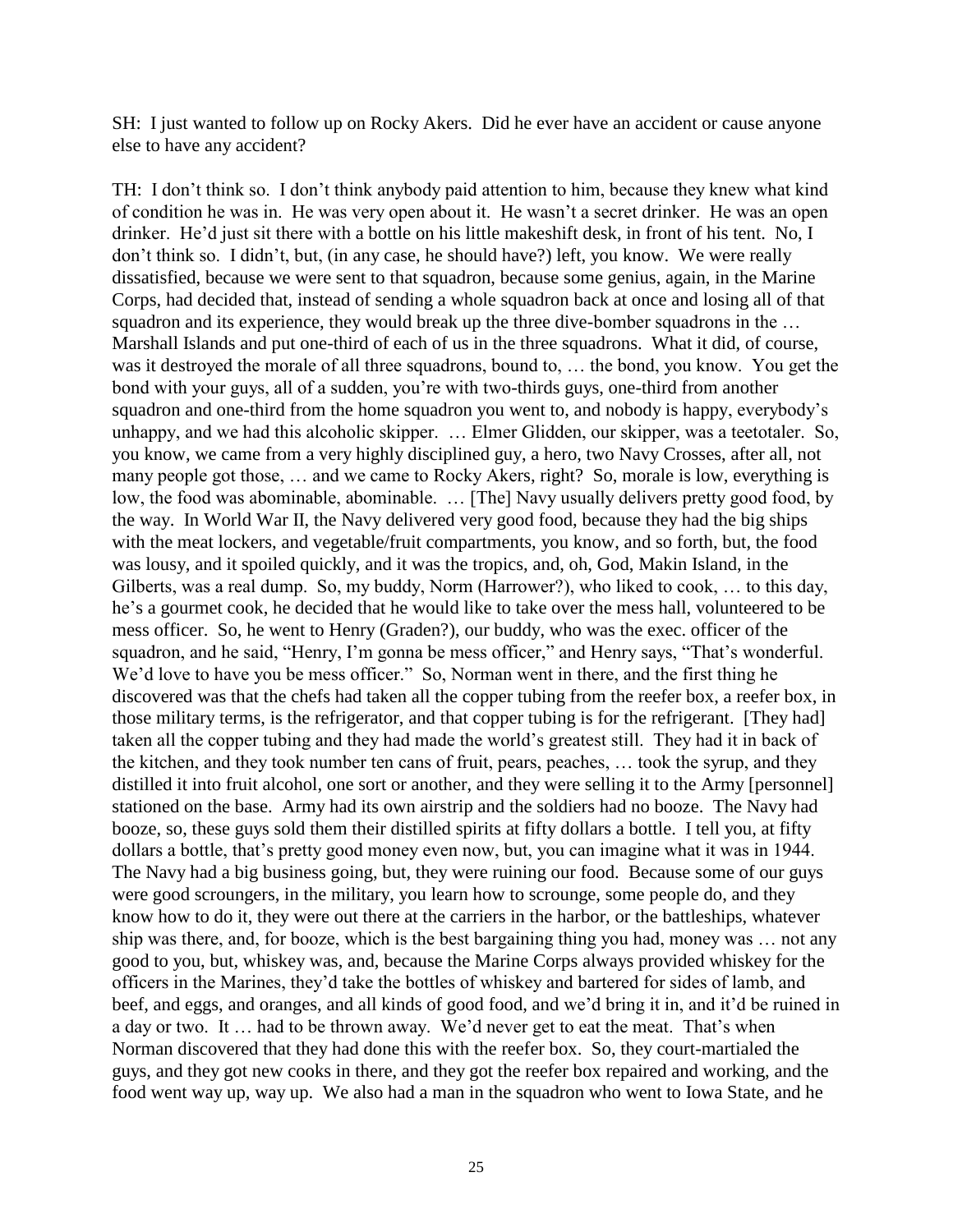majored in dairy technology, and he knew how to make ice cream, and the Navy had sent these great big ice cream machines out in the Pacific, and so, he made ice cream, and the ice cream was so good, people flew in from all the islands around, whenever the day they made ice cream [was], because the ice cream was so good. I"m serious. [laughter] It was wonderful. So, we began to live better, anyway. It was still a dump. Our morale was shot and everything else, you know.

SH: Aside from getting better food, the rest of the accommodations were not that great.

TH: Yeah, terrible place, terrible place, it was an awful place. I eventually got sent back to Majuro, because I was gonna get my orders, and that"s where Bob Holiday was now the skipper. About the second night I was back there, this is a story for you, I went down, over to see a friend of mine in a new fighter squadron that had just arrived, F4U fighter squadron, and I"d known him in training, and I went over to see him, because I heard that they were here, and I knew he was in that squadron, Marine squadron. … I went into the Quonset hut where they had their barracks, and I noticed that … there was a man over on the side who was crying, and I [don"t] know if my friend was very glum, but, I said, "What the heck is going on? Why is he crying?" He said, "Well, that"s our skipper, that"s John Glenn, our Major Glenn, our skipper, and he just lost his wingman this afternoon." He'd been shot down. So, it was John Glenn, the John Glenn, who was a Marine major at that time, fighter pilot, and he was devastated, he was, because I talked to him. I didn't know him at that time, but, I met him, then, at that moment. When he ran for President in 1984, I happened to be at a meeting in Washington, and he and his wife were there, so, I went up to him and said, "I think you were in MAG 13 with me in Majuro Island in the Marshalls." He said, "You bet I was," and I told him, I said, "I remember meeting you and how you were … crying because you had just lost your wingman." "Oh, yes," he said. He gave me the name of the man, and he said what had happened. He said, "I was really distraught. I was very distraught." So, he remembered it, … but, that was one of my experiences, yeah. He"s a very nice man, John Glenn, by the way.

SH: When you were transferred, did you keep your gunner or were you assigned a new gunner?

TH: No, no, I got a new one. … I lost track of mine, too, and I spoke to some of the gunners in San Francisco at our reunion in September, … and I said, "Anybody ever heard from Ed Quinn, from St. Joseph's, Missouri? He was my gunner," and they said, "Oh, yes." ... He went to Purdue or someplace after the war, and became an engineer, and ended up working in the Grand Coolie Dam, one of those big dams up there in the Columbia River. He said [that] he was an engineer in hydraulics and stuff in the dam and that's the last I've heard of him. ... I haven't done it, but, I thought, "Gee whiz, I ought to see," from the Department of the Interior or whomever, "whether I can track him down," because I haven"t seen him since, but, I lost him when I was transferred down to Majuro, and I don't remember who the gunners were after that.

# SH: What did you do on R&R?

TH: We went to Hawaii. Dr. John (Fiusco?), our flight surgeon, a dear, dear man, I lived with him, ... four of us in the tent, him, and the intelligence officer, Stanley Kaplan, and with Norm (Harrower?), the four of us, there were six of us in the tent, and Stanley Kaplan turned out to be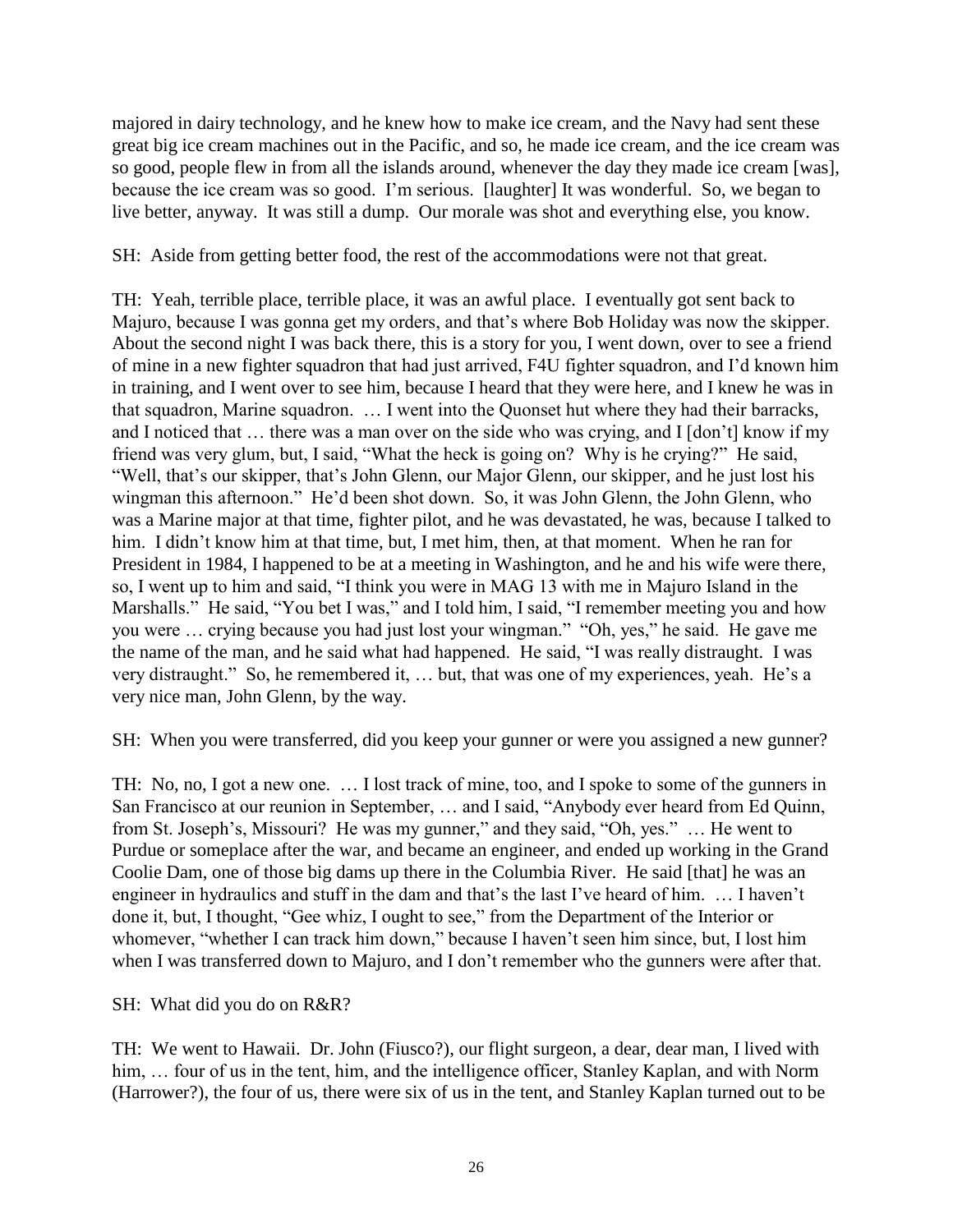one of the lead attorneys in Chicago, a very, very interesting man, who died the year of our first reunion. We didn"t reunion for forty-seven years, 1991. Several of the guys got together and decided to have a reunion and his widow said that he couldn"t. He just wanted to live for that reunion, but, anyway, he was a wonderful man, but, he died in 1991, just before the reunion. The other man, the Dr. John (Fiusco?), the flight surgeon, an MD, was assigned to us, and John (Fiusco?) [was] from California, and we renewed our friendship, and I actually went out and visited him and his wife in California about three years ago. … When we were in the South Pacific, he was to check the recreation and rehabilitation thing that the Navy had for us. So, in the first place, we were halfway between Australia and Hawaii, so, he went to Australia first, and he came back, and he told the skipper, "No way are you gonna send your pilots to Australia, because there"ll be no rest and rehabilitation if you do." So, he went to Hawaii and he found that the Navy had rented one of the big mansions on Waikiki Beach for this, for aviators. So, I got there twice. I was sent there twice. I don"t know how much rehabilitation there was, but, there was a lot of booze, and it was lovely swimming right in front of the house, beautiful mansion, great food, everything, but, nothing else to do, not a lot to do in Hawaii, and Hawaii was inundated with servicemen.

### SH: Did they have an luaus?

TH: No. … They"d bring in some of the local girls, from the best families, by the way, who were still there, and they"d come in for tea dance type things, and leave by six, right, you know, four to six. That was about it, and I met one of the girls, and she said, "Would I come to her family place on Saturday afternoon?" Her father and mother were having a big cocktail party, "Would I like to come?" and I said, "Sure, gee whiz." So, I went to it. … [I was] doing all the secret stuff, because Stanley Kaplan had asked me to get ahold of the maps of the Marianas, because we were gonna go to the Marianas, we already knew that, so, I went over there, and JIGPOA, Joint Intelligence Group Pacific Ocean Area, JIGPOA, and I said [that] I wanted maps of the Marianas, because we were gonna go there, and the intelligence officer at JIGPOA says, "Yes." He made me copies, and they gave me the maps, told me to take them back to Majuro, when I went back. You go to the cocktail party, a bunch of Navy guys there, commanders, you know are there. One of them said to me, "What squadron are you with?" and I said, "I"m with 231." He said, "Oh, you"re going to Saipan." This was a cocktail party, right, top secret. [laughter] Never assume anything in the service. If he knew it, everybody in the Hawaiian Islands knew we were going there, so, any pretense of secrecy was a waste of time. Anyway, … to get back to it, because we were there for maybe ten days, I guess, if I remember right, we had a blast as far as eating well and drinking well and everything, but, it wasn"t much of what … we call "rest and rehabilitation." It's a change, different scenery, hot showers every morning. ...

SH: Were you able to get showers at your different stations?

TH: Makeshift showers, yeah, use rainwater. It rained every day, a little bit, so, they"d collect the rainwater, and it"d heat in the sun, and you"d pull the chain and the water"d come down. It worked well, I mean, it was pretty good. Sanitation was pretty well handled, by the way, that way, I mean, primitive. The guys could make anything. They made anything, you know, really did.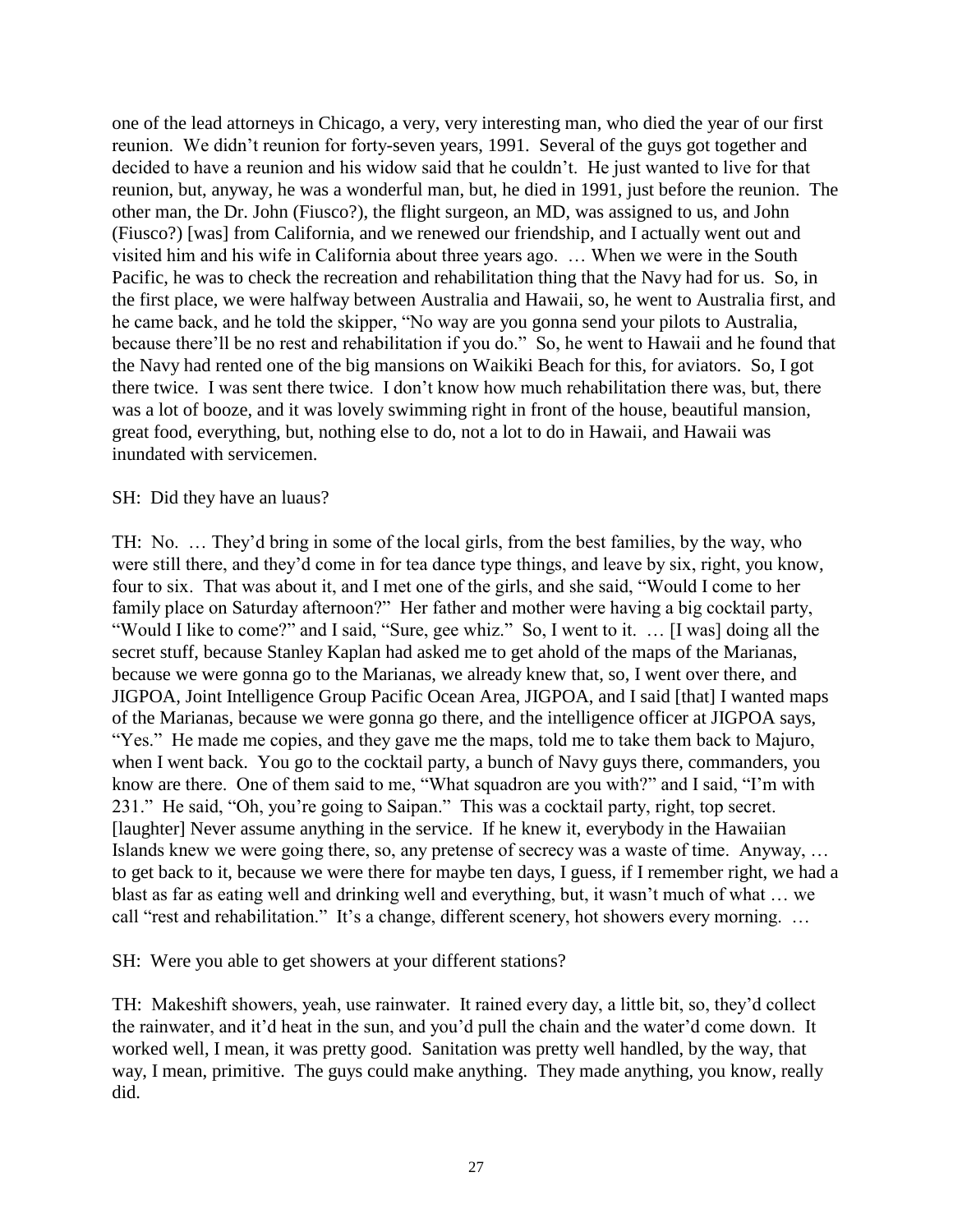SH: What can you tell us about Elmer Glidden? You have mentioned him several times.

TH: Oh, yeah, terrific guy. Well, after 1991, I lost track of him. I saw him once or twice after the war, in Washington. He stayed in, of course, got to be a brigadier general, and he flew in Korea, and he flew … a little bit in Vietnam, not much, and then, he left the service to go into retirement, and he was a New Englander. He was from outside of Boston, South Shore, in Massachusetts, (Cohasset?), actually, the town he came from, and he and his brother opened a printing business, which he was working in. They were living in Canton, Mass, and, when we had our reunion in '91, of course, he and his wife came to the reunion, which was wonderful. ... He"d gone to Rensselaer Polytechnic Institute during the Depression and, even then, engineers couldn"t get jobs. I mean, then, engineers couldn"t get jobs, even from the best schools, MIT, Rensselaer, you couldn"t get jobs, so, he decided to go into Navy flying. He enlisted and was accepted, because he was a graduate engineer. He worked for a little while with Macy"s, I think, which was in retailing, which was not something he should have been in anyway. So, he went in, … so, by the time of the war, he had been commissioned and was an experienced pilot, and then, he was sent to Midway Island … with Lofton Henderson, and half the squadron was flying SP2Us Sikorsky dive-bombers, half fabric, … I mean, you know, jeez, … and the other half were flying the new SBDs that had just been delivered. So, he was lucky; he had an SBD. The other Navy Cross winner in our squadron was Leon Williamson, and Leon was flying an SB2U, and Leon flew that two days. Now, Elmer flew the SBDs two days in the battle, and Leon flew the SB2U two days, and his gunnery, Dusty Roads, flew with him two days. He got a Navy Cross, too. How they ever flew that damned airplane two days, I"ll never know, because it was half fabric. You know what I mean by half fabric, going into battle with a half fabric airplane? sitting ducks, and they did two bombing attacks, Elmer did, too, in his SBD, and so, Elmer won the Navy Cross there. … He never got back home. He was sent down to Guadalcanal then, with Lofton Henderson. Henderson was killed at Midway and Glidden was sent to Guadalcanal to form the dive-bomber squadron down there. ... It wasn't 231, it was 241, I think. Somehow, the numbers got shifted there, but, it was the same "Ace of Spades Squadron," and he flew at Guadalcanal, and, as I say, stayed in the service. When I didn"t get my discharge papers, I wanted to go back to college, November 1st of '45. After the atom bomb, there wasn't anything to do. We were preparing for the invasion of Japan and there was no place to go. … Our squadron was de-commissioned, and I sat in this little base down in North Carolina, I"d become executive officer of the squadron, and there was nothing to do. I couldn"t keep pilots or enlisted guys busy. My skipper was Ernest Hemingway, by name, but, not the Ernest Hemingway, but, a guy named Ernest Hemingway, who"s still alive, lives out in Oregon. So, we sat around. We fished all day long. We did nothing; I mean, nothing to do. We were looking for things to do, looking for things to keep people occupied and everything. Finally, I got fed up with it. I did one court martial board, and I was on one court martial board, and so, I said, "I"m going to talk to somebody," and they said [that] they'd been up to Washington, talking to the man signing the discharge for Marine aviators. "His name was Elmer Glidden." I said, "Holy smokes, get me an airplane, quick." So, I got a plane and flew immediately to Washington to go see my old skipper, Elmer Glidden, [laughter] who was signing discharge papers. He said, "Oh, I"ve had yours for a couple of months now. … Golly, I didn"t do anything about it because I was sure you wanted to stay in," [laughter] and in all seriousness he said that. He said, "Don"t you want to stay in?" and